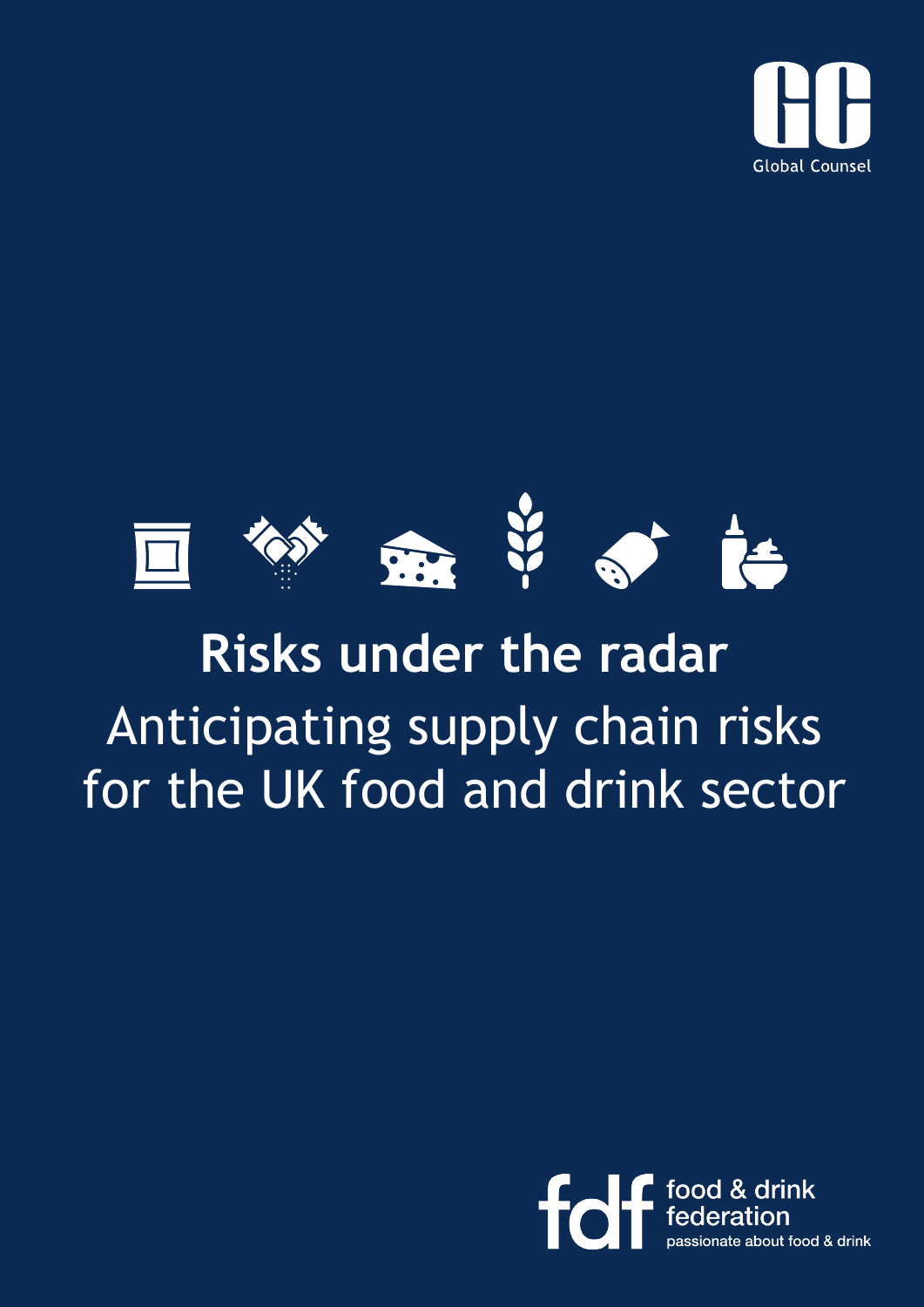# **Contents**

| Foreword                                                                              |    |
|---------------------------------------------------------------------------------------|----|
| Executive summary: risks under the radar                                              | 4  |
| Coming up short: screening for products at risk                                       | 7  |
| Anticipating rapid policy driven change<br>to supply frameworks for UK food and drink | 20 |
| Conclusion                                                                            | 25 |
| About the authors                                                                     |    |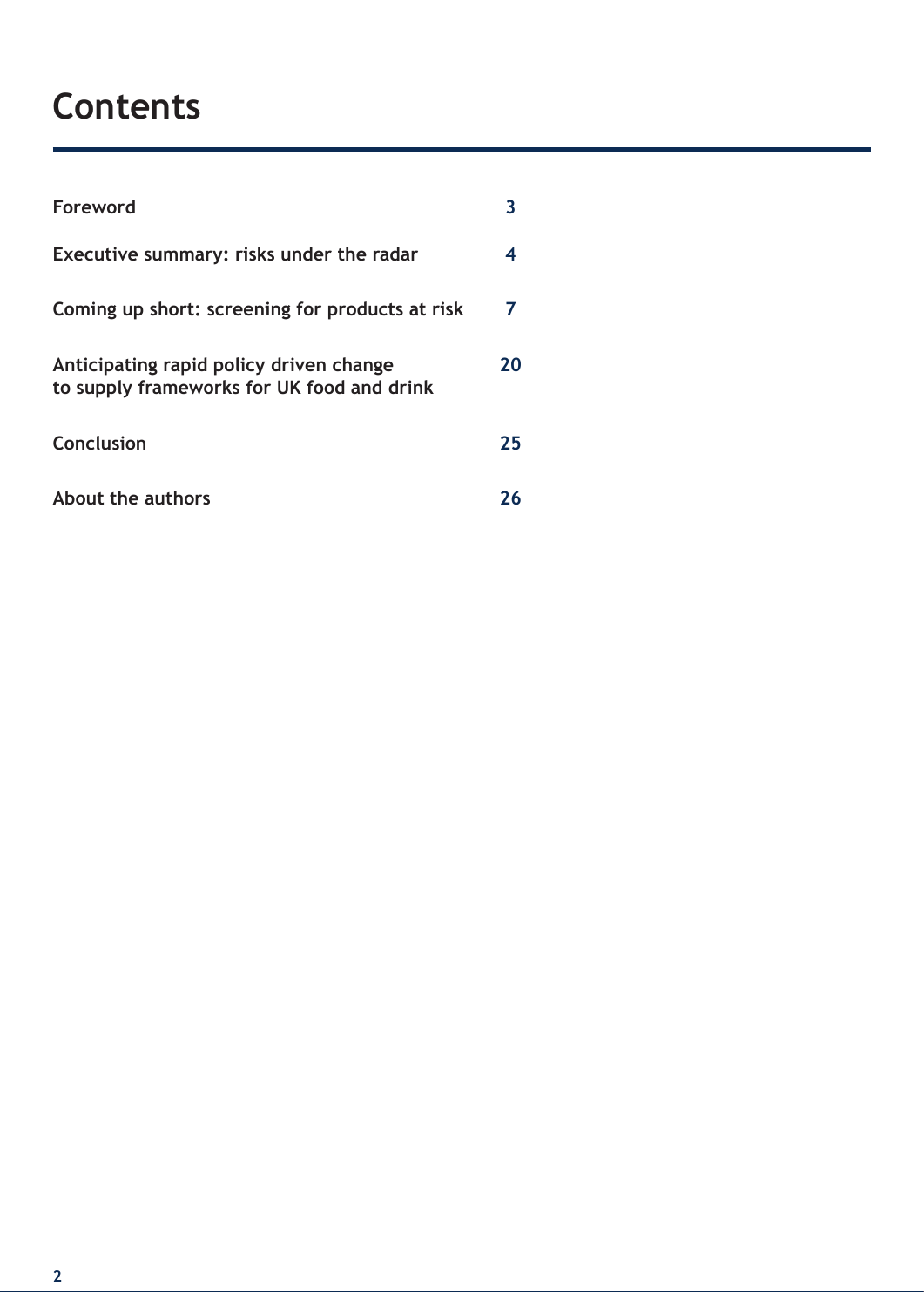# **Foreword**

The management of risk is a crucial index to judge a business and its management. In recent years food and drink supply chains have come under greater scrutiny. Changes to the trading environment have revealed deep complexities. For example, ingredients such as raw materials, part-finished goods and finished goods travel across frontiers many times before reaching the shopper or consumer. Or the differential shelf-life of ingredients, and the impact of the manufacturing process on shelf-life. Or the critical role of certain commodities and the fragile nature of their supply chains.

It may not be entirely surprising that these complexities - and their implications for public policy - come as news to policymakers and regulators, though their lack of knowledge and understanding is a source of concern. However, it is clear that a small number of food manufacturers were also very much in the dark about the ways in which their supply chains could be disrupted. Where true that could be a failure of management.

The 2018 shortage of  $CO<sub>2</sub>$  was a wake-up call to our industry. The scale of reliance on  $CO<sub>2</sub>$  was underestimated and the extreme fragility of the supply chain delivering  $CO<sub>2</sub>$  into this market was revealed to be terrifying.

In the wake of the 2018 crisis, the Food and Drink Federation commissioned Global Counsel to examine the food and drink manufacturing sector to identify other key risks that, like  $CO<sub>2</sub>$ , that were liable to be underestimated.

This report - Risks Under the Radar – is the result of that study. It should be required reading for all those with responsibility for corporate risk. That includes not only risk managers and non-executive members of company risk committees, but also CEOs, CFOs and the whole leadership team. Investors and employees expect their corporate leaders to have a firm grasp of all the eventualities which their business might encounter. Not to have it is a reason to question management competence.

I would like to thank the many FDF members companies who contributed to this report and, of course, Global Counsel for shining such a bright light on this often overlooked aspect of business management.

 $\begin{pmatrix} 1 & 1 & 1 \\ 1 & 1 & 1 \\ 1 & 1 & 1 \end{pmatrix}$ 

**Ian Wright CBE** Director General Food and Drink Federation (FDF)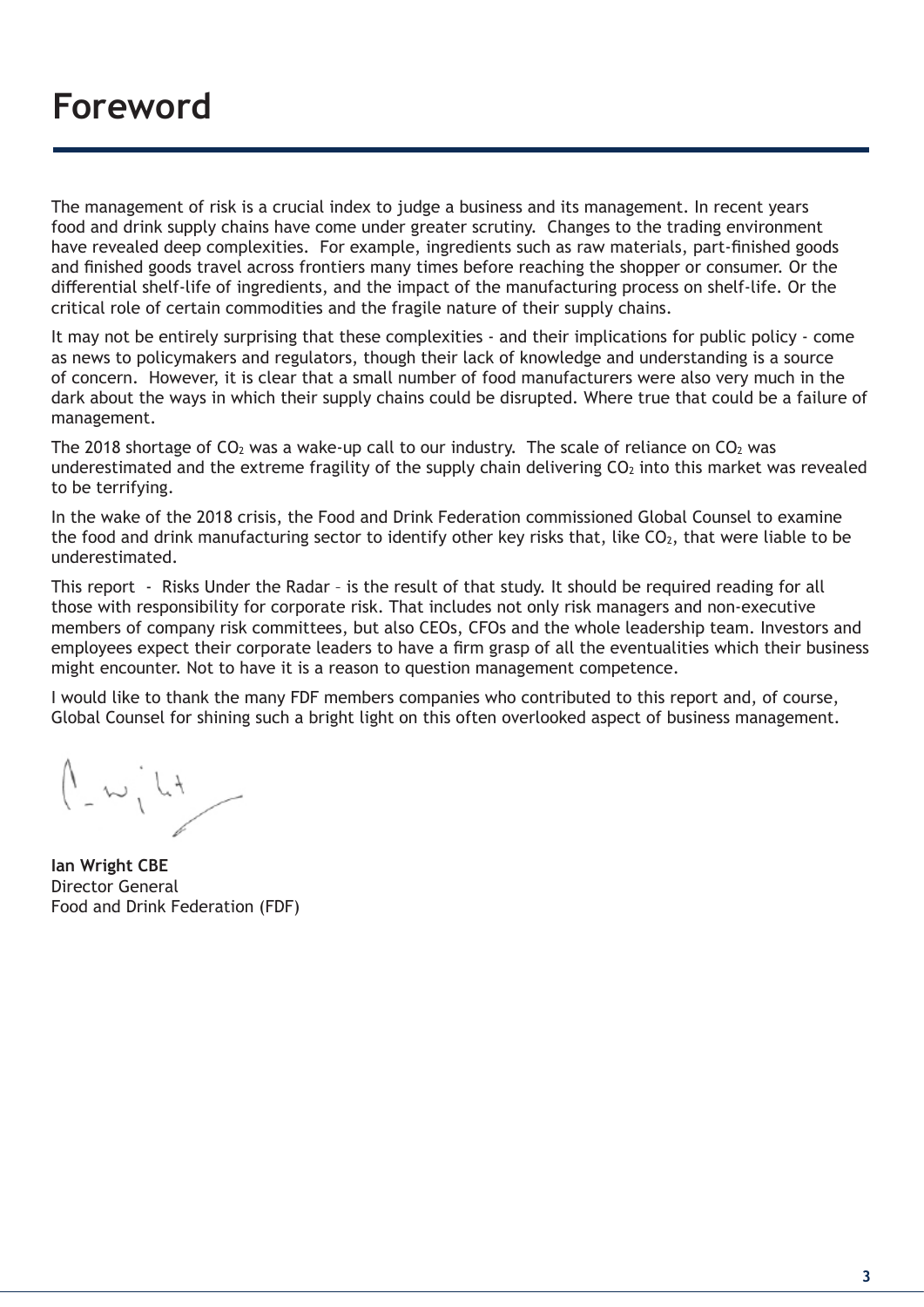# **Executive summary: risks under the radar**

For the food and drink industry, managing supply chains is an integral part of doing business. Risk assessment is an important and necessary tool for effective supply chain management. Last year's  $CO<sub>2</sub>$ crisis in the UK food and drink sector emphasised the ways in which even a highly sophisticated sector can find itself impacted by unpredicted shortages – risks that have developed 'under the radar'.

#### **The CO2 model for supply chain risk**

For most businesses impacted by the  $CO<sub>2</sub>$  shortage,  $CO<sub>2</sub>$  was a commodity that was below the radar but was vital for their work. In analysing the  $CO<sub>2</sub>$  shortage, the GC report, Falling Flat: lessons from the 2018  $CO<sub>2</sub>$  shortage identified five factors which made  $CO<sub>2</sub>$  particularly vulnerable. These factors were (and are): a lack of easy substitutes, a disconnect between supply and demand, a small number of producers, and difficulty in either transport and storage.

In this report, we develop this risk analysis into a methodology that can be applied to assess products in the UK food and drink sector which may be at similar risk of disruption. This isolates a series of tests that can be applied to supply and demand dynamics, transport and storage logistics and product substitution (Table 1).

| Is it difficult to substitute? | The product cannot be easily substituted with other substances.    |
|--------------------------------|--------------------------------------------------------------------|
| Is there a disconnect          | The product is a by-product of another substance or is heavily     |
| between supply and             | reliant on the supply of inputs which are not stimulated by        |
| demand drivers?                | demand for the product.                                            |
| Are there a small number of    | There are a small number of producers of the product and           |
| producers?                     | therefore it is difficult to find other sources.                   |
| Is it difficult and costly to  | The product has certain requirements for transport which make it   |
| transport?                     | difficult and/or costly to transport over long distances.          |
| Is it difficult and costly to  | The product has certain characteristics that make either long term |
| store?                         | storage or large quantity storage difficult or costly.             |

#### **Table 1: Risk predictors**

In order to test whether this methodology could be effective at screening for 'under the radar' risks we identified products throughout the supply chain which possess at least one or more of the risk predictors which combined in the CO<sub>2</sub> shortage. Through an initial screening for these risk predictors we identified four products to explore. These are - glycerine, phosphate, ammonia and ADN (Table 2). We aimed to explore products of importance at various stages of the supply chain and with diverse applications in order to assess whether the methodology was more effective for some areas than others

This methodology and the analysis emphasise several important points about these supply chains. Risk in these supply chains is both a question of isolated variables, and the way in which risks can interact and compound. Even when all risk predictors are not present, an approach of this type can be effective at highlighting risk.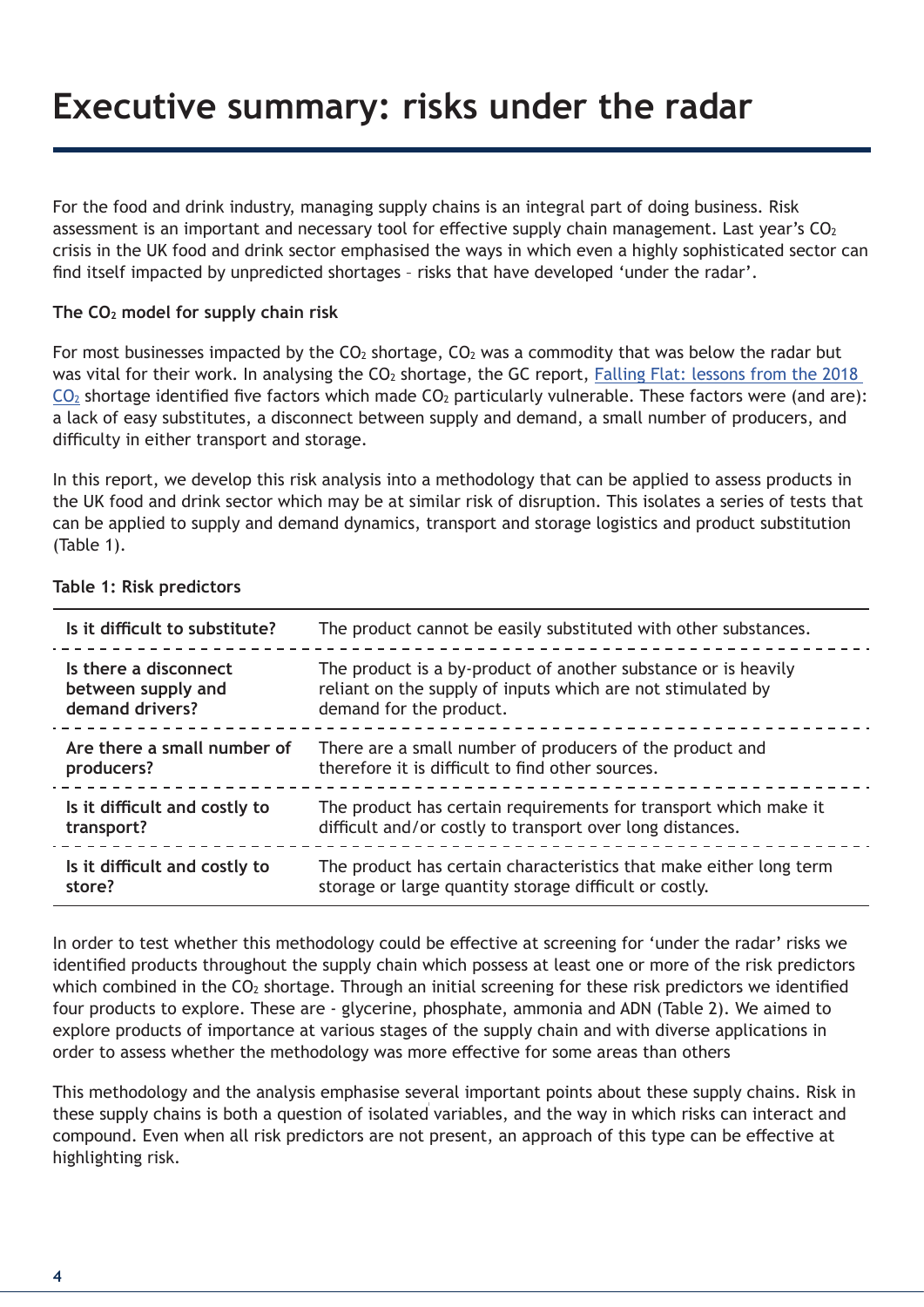|                                                                                                                                                                        | Difficult to<br>substitute | ರ<br>Disconn<br>deman<br><b>Alddns</b> | Small # of<br>producers | ranspor<br><b>Difficult</b> | Difficult<br>storage |
|------------------------------------------------------------------------------------------------------------------------------------------------------------------------|----------------------------|----------------------------------------|-------------------------|-----------------------------|----------------------|
| Glycerine: A by-product of oil/biodiesel production.<br>Plant-based sources are primarily palm and soy.<br>Synthetic glycerol is cost prohibitive.                     |                            |                                        |                         |                             |                      |
| <b>Phosphate:</b> Crucial for the agricultural fertiliser<br>industry. Produced in a small number of countries, who<br>are exposed to potential political instability. |                            |                                        |                         |                             |                      |
| Ammonia: The pressure to reduce reliance on fossil<br>fuels will result in pressure to move away from natural<br>gas/hydrogen derived ammonia.                         |                            |                                        |                         |                             |                      |
| ADN: Polymers produced by only six companies in the<br>world, used in key applications which require heat<br>resistance and resistance to oil/grease.                  |                            |                                        |                         |                             |                      |

Yes **Partial** No

#### **The plastic model for 'known unknowns'**

The second section of this report is more speculative and turns to 'known unknowns'. The purpose is to identify areas where unexpected legislative or regulatory change could take those active in managing UK supply chain risk by surprise. It starts with an actual experience of policy framework change for the food and drink sector: the rapid shift in policy on single use plastic.

It is possible to derive from the shift on single use plastics a set of basic tests that can help identify the scope for – and risk of - rapid policy change. We identify three basic tests. Two identify the basic conditions in which rapid policy change is most politically feasible and likely. The final criteria considers the likely trigger for such change (Table 3).

#### **Table 3: Criteria for rapid policy change**

| <b>Consumer support</b><br>for change?  | Broad, latent (or vocal) consumer support for policy change.                                                                                                                                                                                                                    |
|-----------------------------------------|---------------------------------------------------------------------------------------------------------------------------------------------------------------------------------------------------------------------------------------------------------------------------------|
| Any legal barriers<br>to policy change? | The absence of international legal restrictions (eg WTO rules) or otherwise (eg<br>domestic or EU law) which could obstruct rapid action.                                                                                                                                       |
| A political<br>imperative to act?       | A major political or practical change that disrupts the previous political<br>equilibrium and creates the imperative to act. The disruption could be a wide<br>range of events, including policy or political change, natural disaster or sudden<br>change to the supply chain. |

Using this framework, we have considered three areas where these criteria are potentially present: future value-added tax (VAT) differentiation, food safety protocols at the UK border with the EU and politicallydriven changes to the UK Most Favoured Nation (MFN) tariff for food. The conclusion here is not that these particular outcomes are necessarily likely – although none are implausible.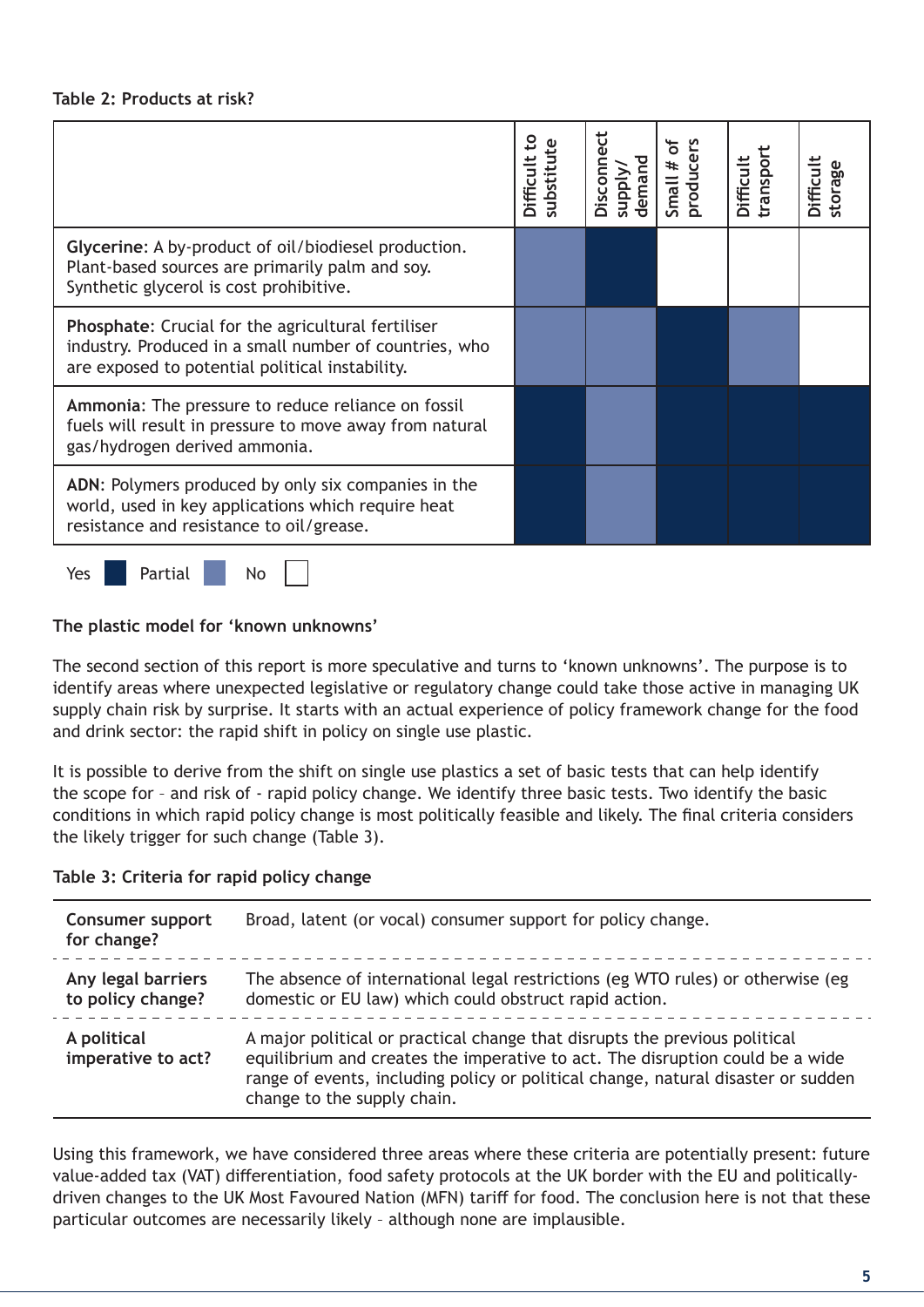What they demonstrate is the way in which shifting public attitudes (in this case, to meat consumption), structural changes in the UK regulatory framework (potential exit from the EU SPS regime) and idiosyncratic behaviour in the UK's trading partners that forces UK retaliation under WTO rules (MFN tariffs on food imports) could potentially generate rapid disruptive change in the months or years ahead. This could be either supply shocks, or rapid changes to domestic regulation that the food and drink industry needs to anticipate and be able to manage.

The case studies in this report are not predictions, nor are they intended to be exhaustive or comprehensive. Rather, they are intended to encourage consideration of a set of complex supply chain risks that can easily pass under the radar. For a highly globalised sector like the UK food and drink industry, risk management is second nature. This report simply illustrates the extent to which this discipline must remain central to its approach to serving its customers and protecting its reputation and value.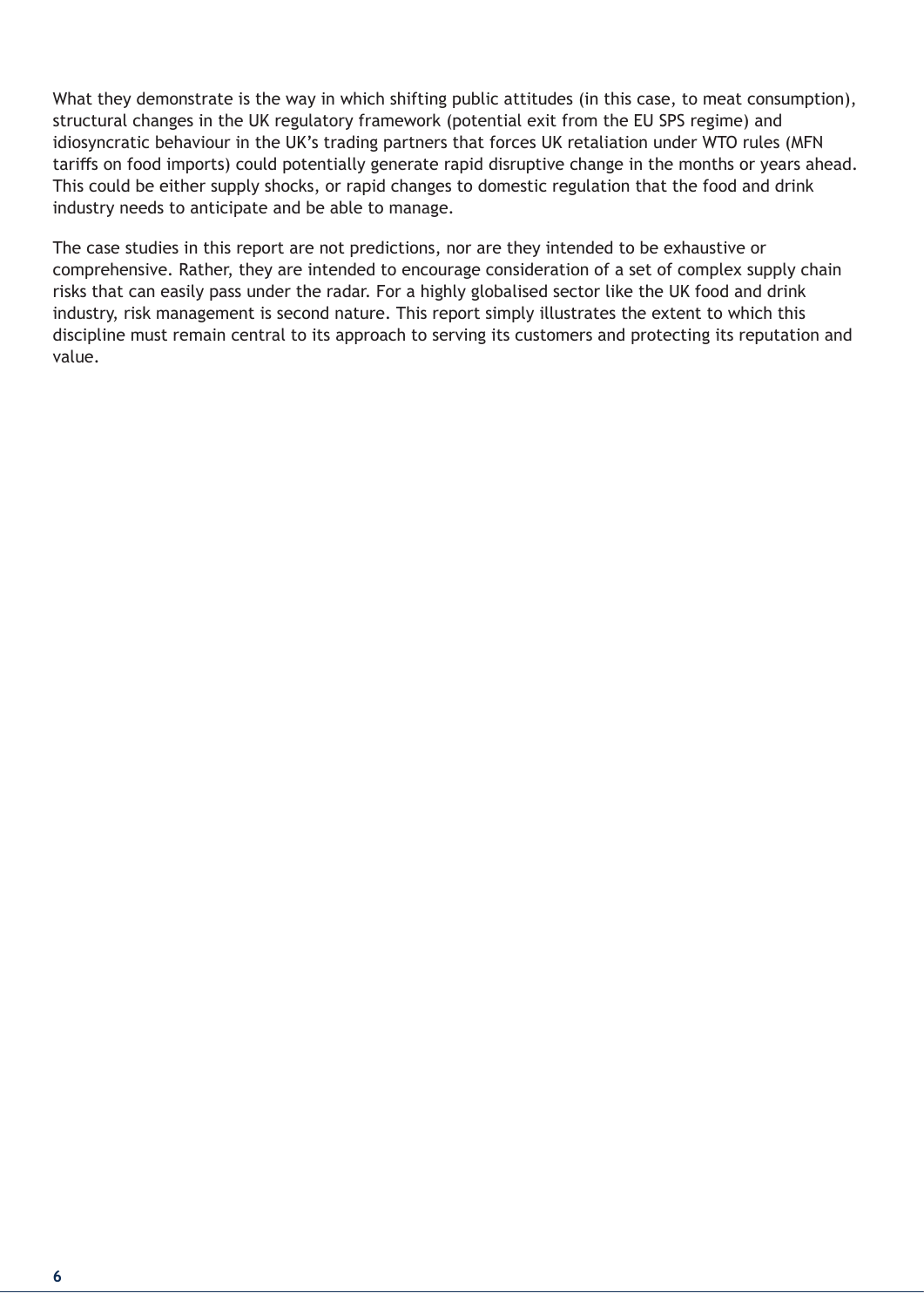# **Coming up short: screening products for supply risk**

Last summer saw the UK and other parts of Europe experience a critical shortage of  $CO<sub>2</sub>$ , which impacted businesses large and small across the food and drink industry. Most companies had little to no forewarning of supply disruptions and did not receive supplies for weeks. This critical shortage had a range of causes. Due to the narrow base of the UK's supply chain, only a few sources provided  $CO<sub>2</sub>$  for thousands of businesses and millions of end-users.  $CO<sub>2</sub>$  supply was particularly thin during the summer months when production facilities in the UK and Europe were closed for maintenance. The increase in demand for  $CO<sub>2</sub>$  due to hotter summer temperatures could not be met. Through adaptation measures, businesses were able to limit the worst impacts but for many the financial costs were significant. The shortage shed light on the structural weaknesses of the supply chain, but also how actors in the chain could improve resilience to avoid future crises.

# **Methodology**

In analysing the  $CO<sub>2</sub>$  shortage, the report 'Falling Flat: Lessons from the  $CO<sub>2</sub>$  shortage' identified five factors which made  $CO<sub>2</sub>$  particularly vulnerable to any changes in supply and demand.

| Is it<br>difficult to<br>substitute?                                    | The product cannot be easily substituted with other substances.<br>$CO2$ cannot be replaced at the same cost and volume. Although some businesses<br>used nitrogen in place of CO <sub>2</sub> during the shortage, nitrogen's higher cost limited<br>the amount that could be replaced.                                                                                                                                                                                                                                                          |
|-------------------------------------------------------------------------|---------------------------------------------------------------------------------------------------------------------------------------------------------------------------------------------------------------------------------------------------------------------------------------------------------------------------------------------------------------------------------------------------------------------------------------------------------------------------------------------------------------------------------------------------|
| Is there a<br>disconnect<br>between<br>supply and<br>demand<br>drivers? | The product is a by-product of another substance or is heavily reliant on the supply<br>of inputs which are not stimulated by demand for the product.<br>$CO2$ is a low value item and is only commercially viable as a by-product of<br>ammonia and bioethanol. Being a by-product, it is exposed to a set of market<br>drivers unconnected to its own market dynamics. An increase in $CO2$ demand<br>would not necessarily translate into an increase in supply, making it more difficult<br>to adjust and respond to sudden spikes in demand. |
| Are there<br>a small<br>number of<br>producers?                         | There are a small number of producers of the product and therefore it is difficult<br>to find other sources.<br>The $CO2$ supply chain is an inverted pyramid in which millions of consumers and<br>thousands of purchasers are reliant on a handful of producers and suppliers. Users<br>have less leverage and often have long-term contracts with suppliers that make<br>flexibility more difficult.                                                                                                                                           |
| Is it difficult<br>and costly to<br>transport?                          | The product has certain requirements for transport which make it difficult and/or<br>costly to transport over long distances.<br>Transporting $CO2$ requires specialised transport and trained drivers to operate<br>specially equipped trucks or ships. Transport over long distances is, therefore,<br>uneconomic.                                                                                                                                                                                                                              |
| Is it difficult<br>and costly to<br>store?                              | The product has certain characteristics that make either long-term storage or<br>large quantity storage difficult or costly.<br>Long term storage of $CO2$ is not possible, due to the fast natural evaporation<br>rate of CO <sub>2</sub> . Although some businesses have shorter-term storage facilities, the<br>commercial viability of CO <sub>2</sub> storage is limited.                                                                                                                                                                    |

#### **Table 4: Criteria for assessing risk**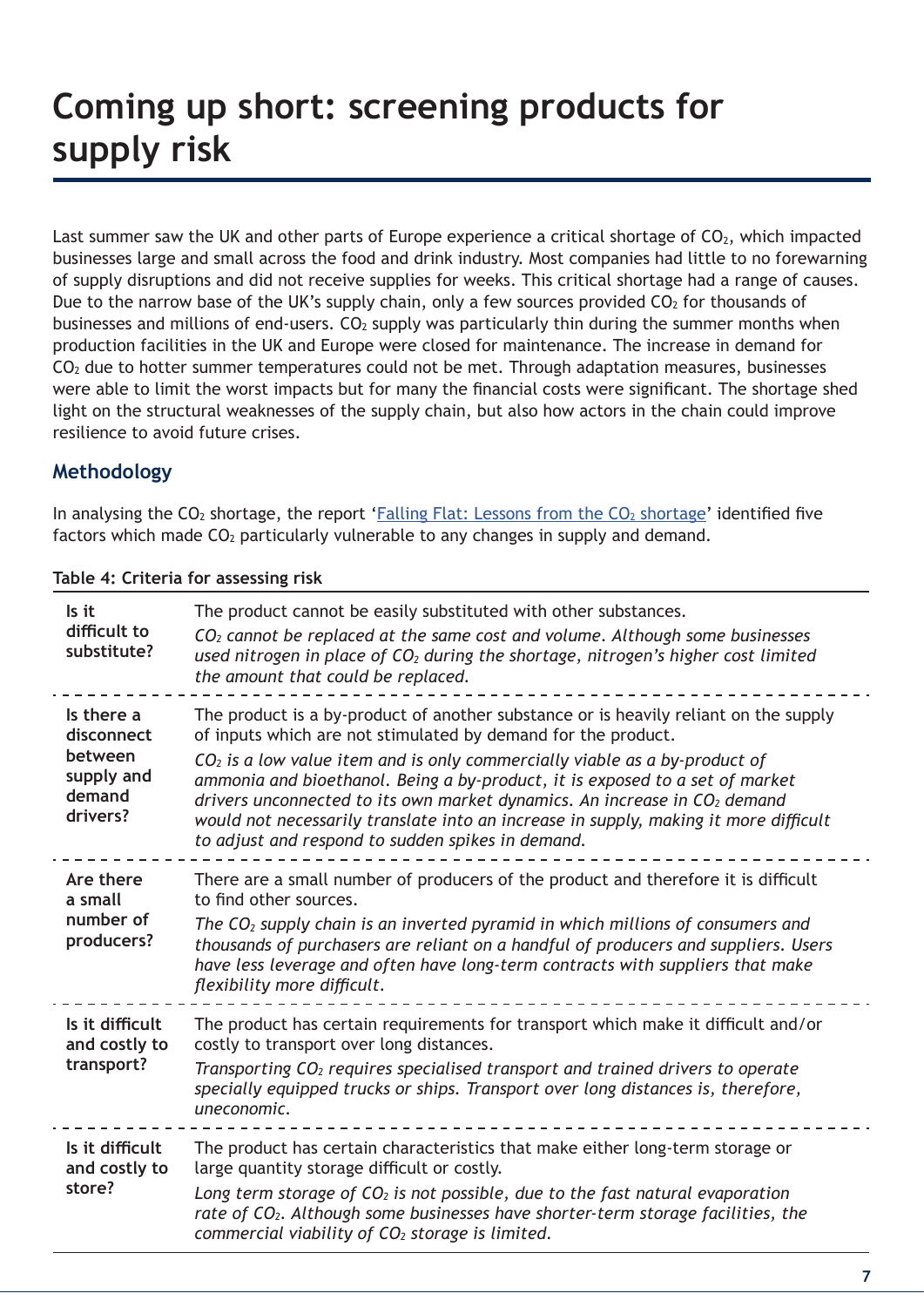These factors provide a framework for determining what products might be at risk of shortages in the UK food and drink supply chain. These criteria are explained on the previous page, with examples from the CO2 shortage to illustrate how, when these factors are combined, they can create enhanced vulnerability.





#### **Products at risk?**

This section includes four examples of applying the risk screening methodology as outlined in figure 1. The four examples were chosen through initial screening to identify products presenting at least one or more of the risk factors, which then presents varying risks at different stages of the supply chain. Each product is assessed against the five criteria with a resulting discussion of how forthcoming policy or political changes could exacerbate some of the weaknesses explored.

#### **Table 5: Assessing risk**

|                                                                                                                  | S,<br>substitute<br><b>Difficult</b> | Disconnect<br>demand<br>//lddns | ځ<br>producers<br>#<br>Small | S,<br>transport<br><b>Difficult</b> | <b>Difficult</b><br>storage |
|------------------------------------------------------------------------------------------------------------------|--------------------------------------|---------------------------------|------------------------------|-------------------------------------|-----------------------------|
| Glycerine<br>Dairy products, processed meat, grains, condiments                                                  |                                      |                                 |                              |                                     |                             |
| Phosphate<br>Fertiliser, fizzy drinks, processed meat/fish, instant<br>sauces, bakery products, processed cheese |                                      |                                 |                              |                                     |                             |
| Ammonia<br>Fertiliser                                                                                            |                                      |                                 |                              |                                     |                             |
| <b>ADN</b><br>Microwaveable food packaging, boil-in-the-bag<br>sachets, packaging for processed meat and cheeses |                                      |                                 |                              |                                     |                             |

Yes **Partial** No | |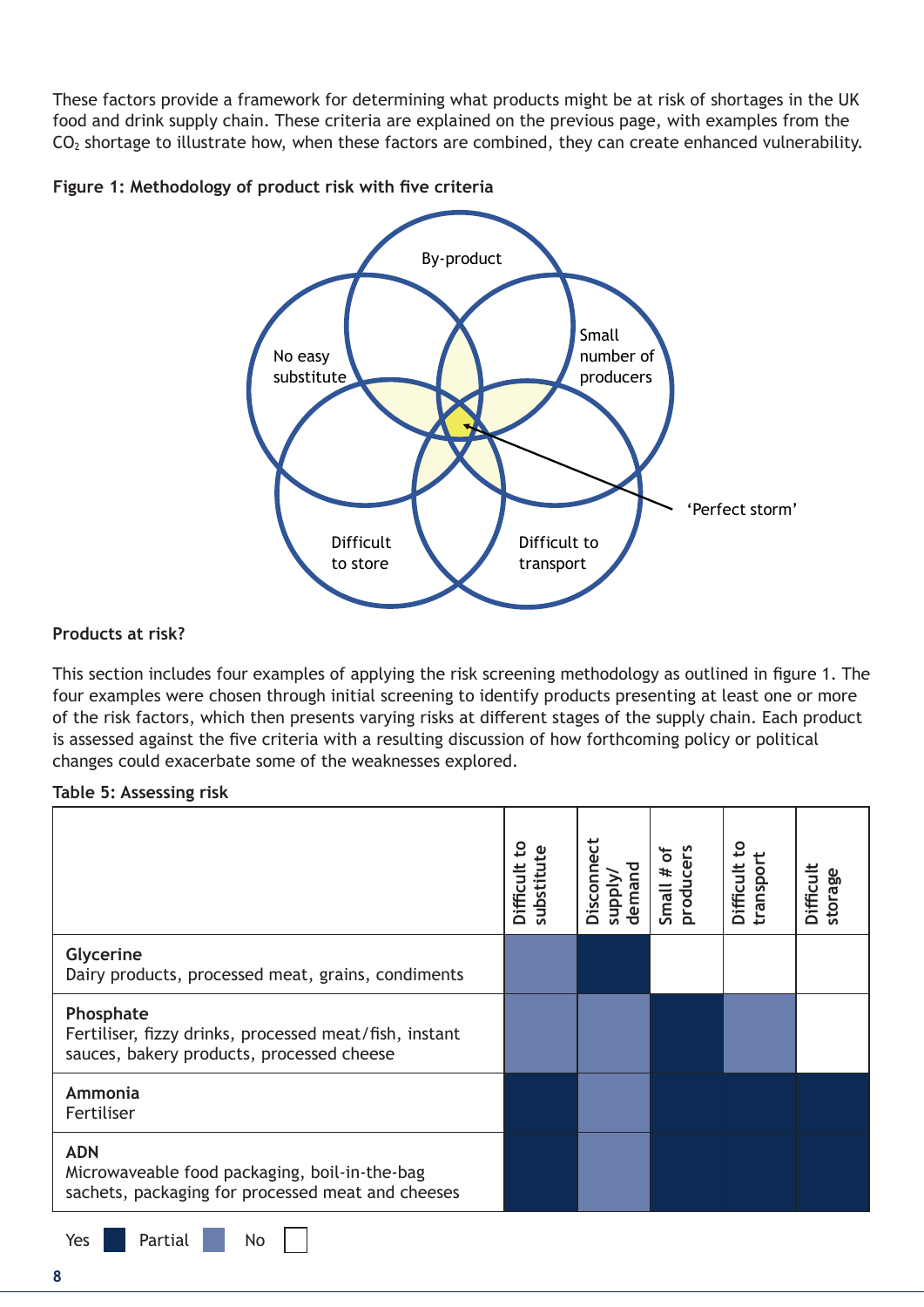For each product, a visual is included which outlines the specific actors within the food and drink supply chain which would be most impacted by a shortage and examples of specific products. In some cases there are multiple stages of the supply chain which will be affected. In this case, we have indicated the part of the supply chain most at risk. Actors in the UK's food and drink supply chain have been grouped as:

- **Farmers** Producers of raw materials used in the manufacturing of other products - for example, livestock or grain farming.
- **Primary processors** Converters of raw materials into food commodities – for example, milling wheat into flour.
- **Secondary processors** Converters of primary products into another product – for example, turning wheat flour into bread.
- **Retailers** Vending of finished products to the consumer.

# **Glycerine**

| l Difficult to<br>substitute | <b>Disconnect</b><br>supply/demand | Small # of<br>producers | Difficult transport   Difficult storage |  |
|------------------------------|------------------------------------|-------------------------|-----------------------------------------|--|
|                              |                                    |                         |                                         |  |

#### **Overview**

Glycerine, also known as glycerol, is colourless, odourless and a water-soluble liquid. It has many uses in the food and drink sector, primarily as a sweetener and moisture adding agent (humectant), but also for animal feed, as an energy source to replace corn. It is used in dairy products including cheese and yogurt, grains and baked goods like rolled oats, tapioca pudding, pre-cooked pasta and breakfast cereals as just a few examples. Glycerol is also used as a preservative and filler in low-fat foods and a thickening agent in liquors.

# **Figure 2: Glycerine supply chain risks**

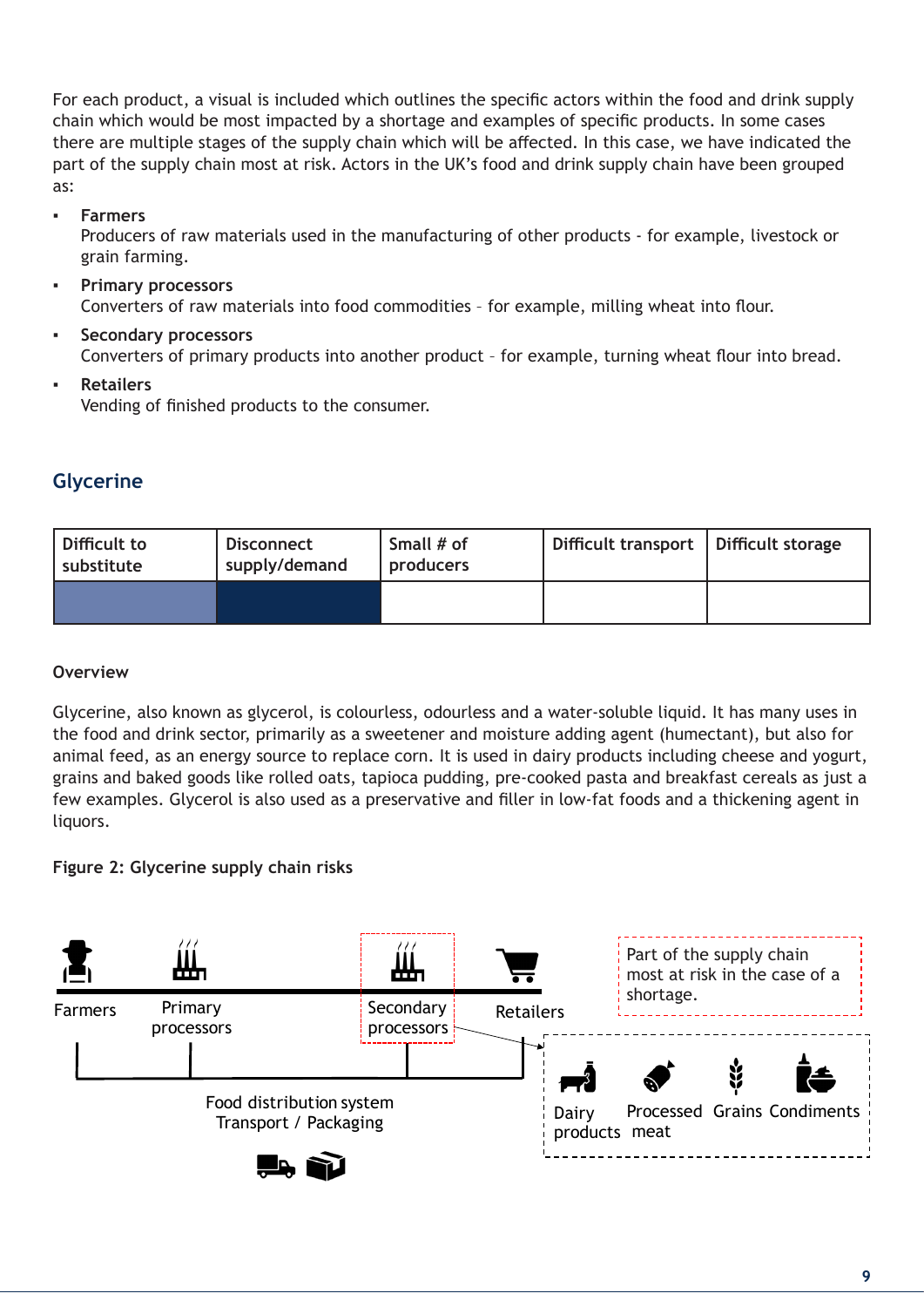# **Figure 3: Glycerine supply chain**



Glycerol can be obtained from four major sources – oleochemicals, animal fats, soap and biodiesel production. All four sources require different chemical processes where glycerol is obtained as a co- or by-product.

# **Difficult to substitute: partial**

There are many substitutes for glycerine depending on the use. When used as a sweetener it can be replaced by corn syrup or vegetable oil for moisture. However, it is seen as more desirable than some of its substitutions because it is less sweet than sucrose (though higher in calories than sugar) and does not cause tooth decay to the same extent. With the increased supply – and lower price – of glycerine in recent years resulting from biodiesel production, glycerine is now being used as a substitute for higher priced inputs, for example for the production of propylene glycol or antifreeze.

# **Disconnect between supply and demand: yes**

Glycerine is produced as the co/by-product of either soap and fatty acid (through hydrolysis) or of biodiesel (through transesterification). There are three grades of glycerine – one for chemical use, USP or United States Pharmacopeia which is suitable for all food and pharmaceuticals, and Kosher grade which is from plant-based sources. While crude glycerine is produced on a large scale, the crude product is of variable quality and not suitable for the food and drink sector. Crude glycerine is primarily used for animal feed and biogas production.

Prior to the large-scale production of biodiesel in the early 2000s, glycerine came primarily from the soap industry. Today 66% of the world's glycerine supply comes from biodiesel production<sup>1</sup>. With the sharp increase in biodiesel production over the last decade, supply of glycerine has more than doubled – an amount that the market could not absorb initially.

However, recently the number of applications for glycerine have been increasing, particularly as it is used as a substitute for higher priced products. 18% of refined glycerine consumption is from new applications. 24% of all glycerine is used in food products and the rest split among personal care, hygiene and pharmaceuticals<sup>2</sup>. With living standards increasing across the world, this demand is expected to increase.

Since glycerine is a by-product, an increase in demand from the food and drink sector or from a particular region will not mean that there is necessarily an increase in supply unless demand for biodiesel or other sources also increases.

Glycerine supply is shifting and not necessarily aligned with demand, since the supply is mostly driven by biodiesel production and associated government mandates, rather than demand for glycerine. For example, supply is increasing in the Americas and South East Asia, while reaching maturity in the US

<sup>1</sup> Vantage Oleochemicals. 'Glycerine Structural Shift. ICIS Pan American Conference', 2018

<sup>2</sup> GreenEA. Glycerine market: lack of interdependence between supply and demand, 2015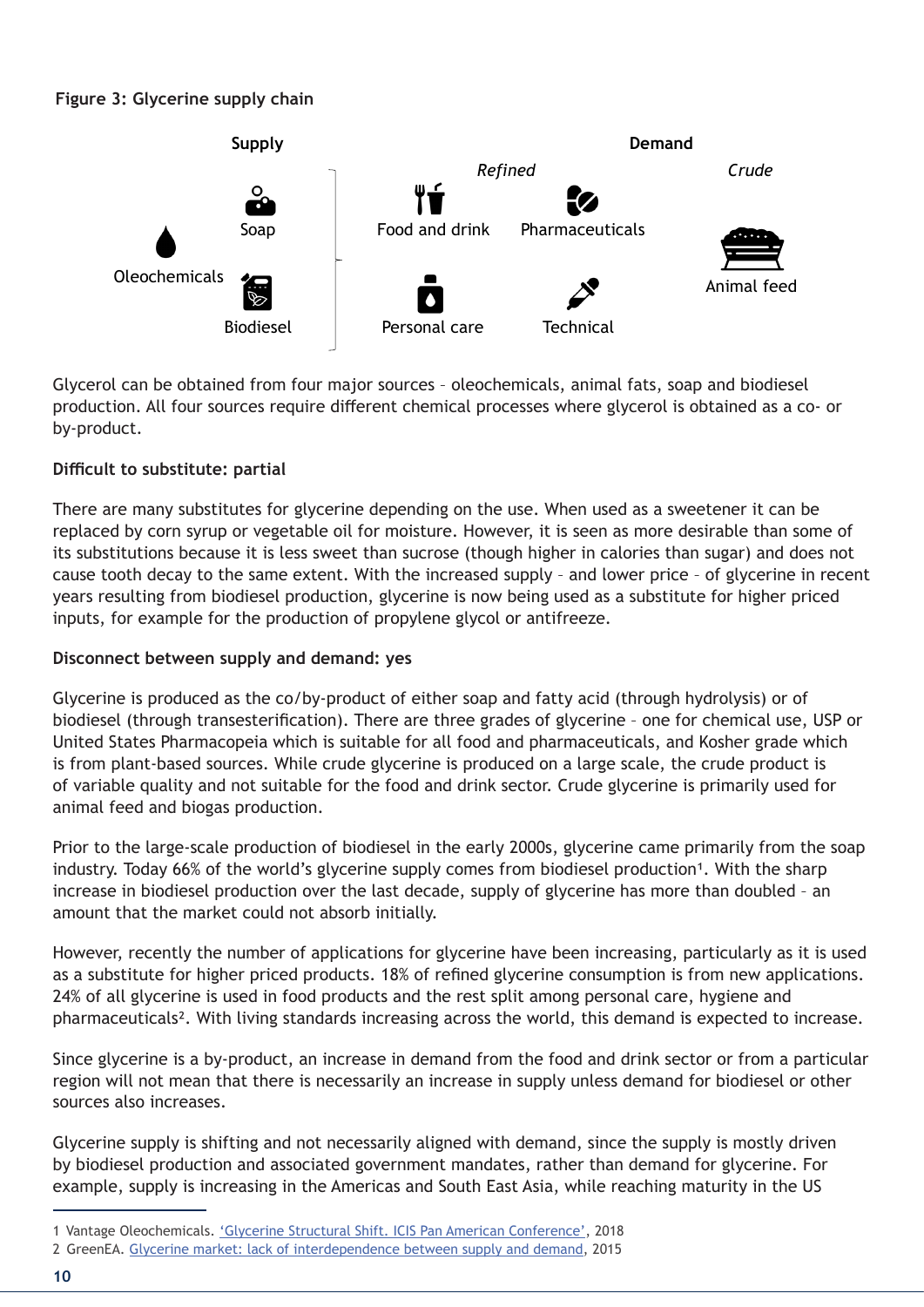and decreasing in Europe. However, in the short term there is plenty of feedstock available due to the oversupply of palm oil, particularly in Indonesia.

#### **Small number of producers: no**

Production of glycerine within the UK comes from fat rendering (slaughterhouses), biodiesel production and rapeseed/canola production. Globally, glycerine is produced in large quantities as a by-product of palm, soy and other oil crop production and biodiesel production throughout the world.

#### **Difficult to transport: no**

Glycerine is not difficult to transport but it is a combustible liquid which can become ignited under the right conditions.

#### **Difficult to store: no**

Pure glycerine storage needs to be in stainless steel or 99.5% pure aluminium, epoxy resin lined or glass lined tanks or drums. If not stored in this type of material, it can result in rapid deterioration, which requires re-processing to restore to the original purity and would be very costly.

There are a range of challenges with the storage of biodiesel including from water contamination where the growth of bacteria occurs resulting in filter plugging, and from cold flow problems where stored at temperatures lower than 10° celsius, and many others. These challenges are one of the reasons why there is an increasing shift away from biodiesel to renewable diesel which does not present the same problems.

#### **Evolution of risks**

The risks outlined above relate to the disconnect of supply and demand, lack of easy substitutions could also be exacerbated or come together at a crisis point, particularly considering current policy/political trends.

- *Significant sources of supply are falling out of favour*. Biodiesel's popularity in Europe and the UK has probably peaked, particularly as Europe shifts to a focus on electric and renewable diesel (which does not yield glycerine). Oleochemicals like palm and soy are also facing increasing pressure as consumer campaigns target these for their perceived impact on deforestation and climate change. Animal fat rendering may be at risk as meat consumption declines. There is likely to be a significant decrease in overall supply within the next few years which, as a result, will make it increasingly important for the food and drink sector to diversify supply between oleochemical and biodiesel sources and to develop strategic supplier relationships, particularly with vertically integrated producers in order to reduce the impact of a spike in prices and potential short-term shortage.
- Substitutions may become increasingly less favourable. With increasing attention on health, particularly around sugars and trans fats, glycerine is attractive for the food and drink sector because it has favourable properties – filler in lower-fat goods, and lower sweetness than sucrose - compared with the easy substitutes. This could make it hard for brands already making these claims to switch quickly in the face of a sudden change in supply/demand.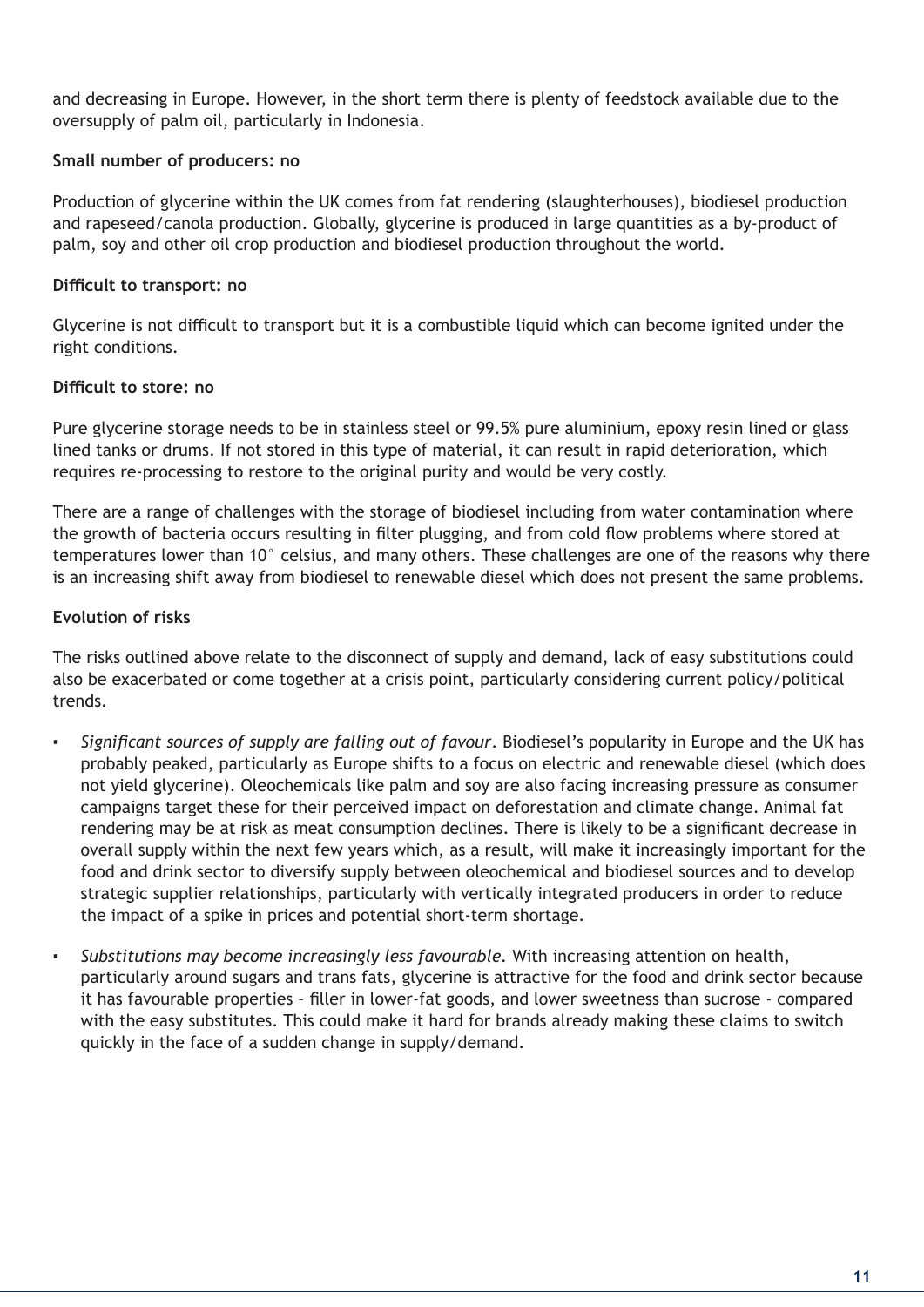# **Phosphate**

| Difficult to<br>substitute | <b>Disconnect</b><br>supply/demand | Small # of<br>producers | Difficult transport   Difficult storage |  |
|----------------------------|------------------------------------|-------------------------|-----------------------------------------|--|
|                            |                                    |                         |                                         |  |

#### **Overview**

Phosphate is an essential mineral for humans, animals and plants. It plays a critical role in cell development and in the storage of energy. Agricultural fertiliser accounts for 90% of the global phosphate market and is a key component to soil based food and drink supply chains. In the agriculture sector it is also used in animal feed for livestock and poultry.

There are different forms of phosphate additive, including phosphoric acid (E338), sodium phosphates (E339) and diphosphates (E450) which are added to a range of proccessed food and drinks as a preservative and to add flavour. These are used in processed meat, fish and cheese, fizzy drinks, bakery products, instant sauces, puddings and instant mash potato. More broadly, it has variety of uses, from softening water to giving fluorescent lights their vivid glow.

#### **Figure 4: Phosphate supply chain risks**



#### **Difficult to substitute: partial**

Although there is no synthetic alternative to phosphate available, opportunities exist in recycling and reuse in the fertiliser industry. This includes recycling phosphate through human sewage, manure and abattoir waste, and reducing overall phosphate application through new plant breeds and soil monitoring technologies. In animal feed, phytase enzymes are being explored as an alternative additive to release a usable form of inorganic phosphorus from grains and oils. For fizzy drinks, sodium citrate or citric acid can be used as a replacement for phosphoric acid. There are a variety of alternatives that can replace its role as a preservative - including, polysaccharides. Its uses in wider industrial applications, such as detergents, can be replaced by alternatives such as zeolites, sodium carbonate and citric acid.

#### **Disconnect between supply and demand: partial**

Phosphate production is not disconnected from its drivers of supply and demand in the way  $CO<sub>2</sub>$  is. However, it is dependent on oil and gas. Sulphur and ammonia are important elements in processing phosphate rock into soluble form, phosphoric acid. As by-products of oil and gas they are subject to any knock-on supply/price fluctuations.

**12**

<sup>3</sup> Investing News, 'Top Phosphate Mining Production by Country', 2019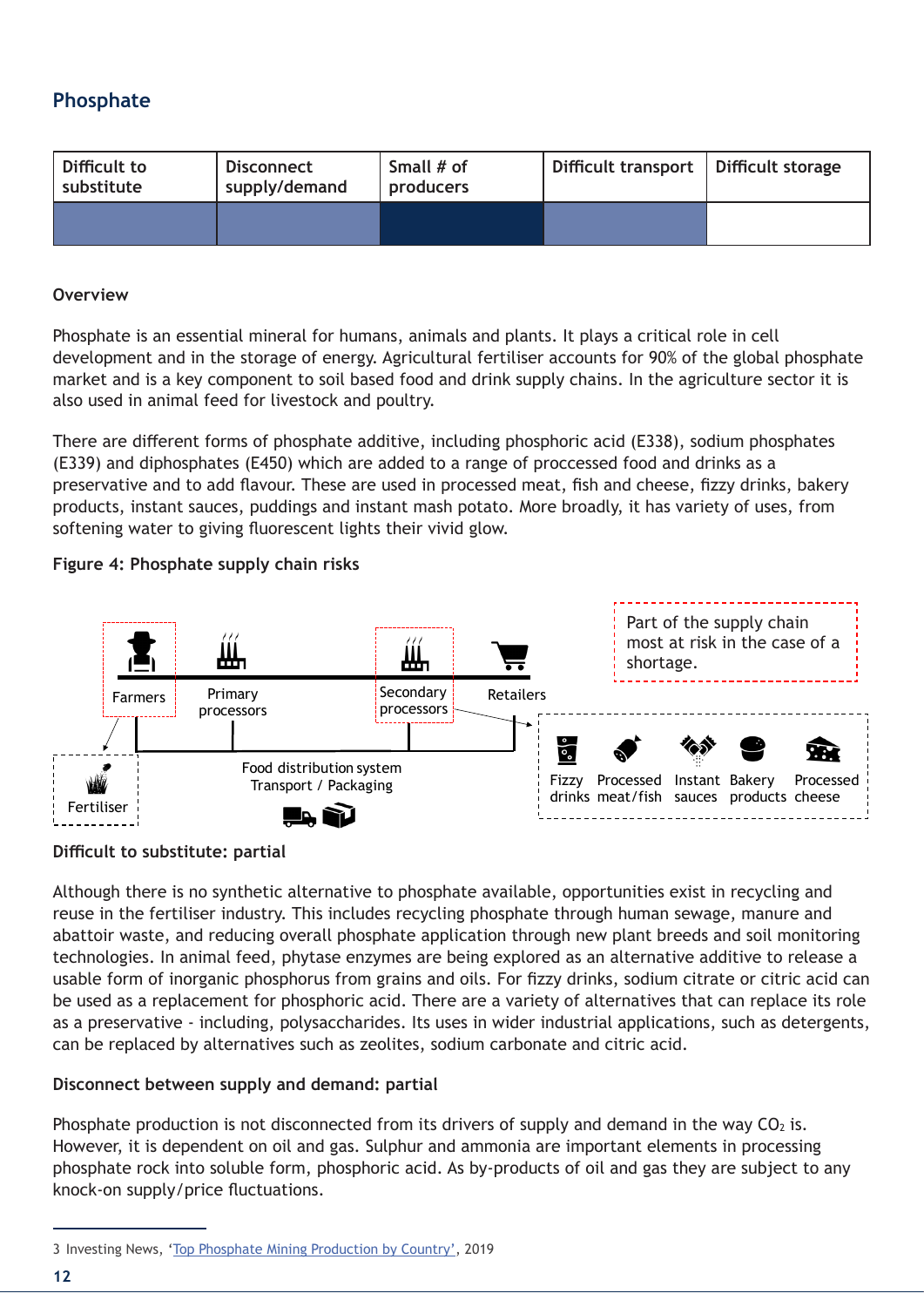#### **Figure 5: World phosphate mine reserves**  In thousand metric tons



Source: U.S. Geological Survey, Mineral Commodity Summaries, February 2019

#### **Small number of producers: yes**

Phosphate reserves are concentrated in a small number of countries, which makes the level of risk of disruption to the supply chain high. Increasing global demand for phosphates and diminishing, finite reserves are intensifying competition for the resource. While nearly 30 countries produce phosphate rock, China, the United States and North Africa are the largest producers and are thought to have among the largest remaining suppliers<sup>3</sup>. Export restrictions and political disruption in these regions can quickly and unpredictably arise, shutting down the supply chain. Supplies from these regions are already tightening, with export limitations in China, political instability in Syria, Jordan and Tunisia and dwindling reserves in the US impacting global availability. Dynamics around the US-China trade dispute adds a further element of uncertainty around supply and price. The process of opening new mines is expensive and timeconsuming, with new mines taking between 5–20 years to become operational.

#### **Difficult to transport: partial**

The UK has no domestic supply of phosphorous. Within the EU, Finland is the only country with phosphate reserves. The majority of imports to the UK and the EU are mined in Russia and Morocco. The EU also imports smaller amounts from Tunisia and Syria<sup>4</sup>. The distance that phosphate travels to reach the UK means that it is sensitive to fluctuations in energy prices.

#### **Difficult to store: no**

There are no difficulties in the storage of phosphates.

#### **Evolution of risks**

The risks outlined above related to the small number of producers and a lack of easy substitutions could all be exacerbated or come together at a crisis point, particularly considering current policy/political trends.

- Incoming regulation will make the small pool of phosphate producers get smaller. EU regulation coming into place in 2022 aims to tackle environmental and health concerns related to the impact of
- 4 The Hague Centre for Strategic Studies, 'Risks and Opportunities in the Global Phosphate Rock Market', 2012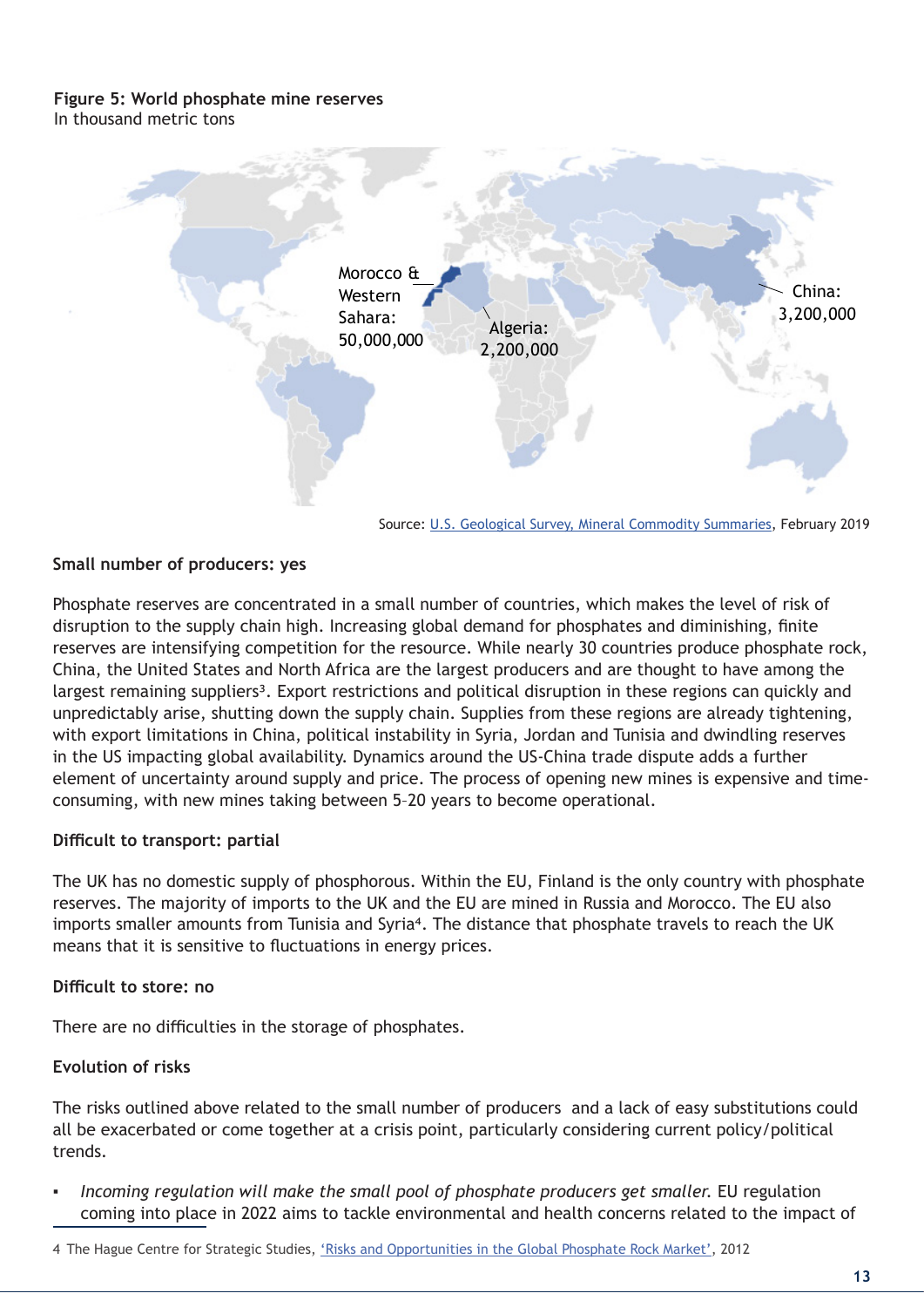excessive phosphate application which can lead to eutrophication and the spreading of carcinogens. The regulation limits cadmium (carcinogenic mineral in phosphate) content in phosphate in the EU to 60mg/kg – with plans to decrease this to 40mg/kg after three years, and to 20mg/kg after 12 years. Phosphates from Morocco largely exceed these limits, meaning the regulation would further restrict the EU market. Russia is one of the few countries whose phosphate naturally falls below the stated cadmium levels. Reliance on Russian supply would increase if innovation in reuse and recycling has not reached required capacity. One caveat is that it remains unclear whether post-Brexit, the UK will align its regulations with the EU.

In the face of supply issues, the impact on the UK would be mixed. Due to residual soil phosphorus levels, the UK is not reliant upon phosphorus in the same way that countries and regions with lower residual phosphorus levels, such as India and Africa are. Phosphate consumption in the UK remains stable (halving since the 1980s and remaining stable over the last five years). As such, the most immediate impact for the UK food and drink sector would be related to potentially lower yields/ higher costs for agricultural products produced in countries reliant on phosphate fertiliser. In England, those most reliant on phosphate fertiliser are horticulture and cereal farms. Usage is particularly prevalent in the North East, Yorkshire and Humber<sup>5</sup>, followed by the East Midlands and the East of England. These sections of the farming community would be the hardest hit.

# **Ammonia**

| Difficult to<br>substitute | Disconnect<br>supply/demand | Small # of<br>producers | Difficult transport   Difficult storage |  |
|----------------------------|-----------------------------|-------------------------|-----------------------------------------|--|
|                            |                             |                         |                                         |  |

#### **Overview**

Ammonia is crucial for agricultural fertiliser in the UK. Globally, 50% of current food production relies on ammonia-based fertilisers<sup>6</sup> with the aim of increasing yields.

Ammonia (NH₃) is a compound made up of hydrogen and nitrogen and is a colourless gas with a characteristic odour. Ammonia is found in trace quantities in the atmosphere and in fertile soil and seawater. It is synthetically produced on an industrial-scale through the Haber-Bosch process<sup>7</sup>, from which approximately 80% of it is used as fertiliser in salt or solution form. Ammonia helps increase yields of crops as inorganic nitrogen fertiliser, which can take the form of ammonia nitrate and urea.

Ammonium nitrate is manufactured by reacting anhydrous ammonia with nitric acid and concentrating and coating the reacted material to prevent from caking. Urea is created by reacting ammonia with carbon dioxide and has the highest percentage of nitrogen, but this can be lost when it reacts with water. Urea has been replacing ammonium nitrate use, as it is less expensive and easier to store and maintain.

#### **Difficult to substitute: yes**

There are currently no simple substitutes for ammonia-based fertiliser on the same scale. Organic manures and bio-fertilisers have limited availability and comparatively low efficacy. 'Green ammonia' or decarbonised ammonia using electrolysis to derive hydrogen is being explored but there are still barriers to large-scale production. There are firms such as Siemens<sup>8</sup> which are beginning to invest in pilot projects for green ammonia production, but this method is not expected to become widespread in the short term.

<sup>5</sup> Department for Environment, Food and Rural Affairs 'Fertiliser usage on farms: Results from the Farm Business Survey', 2019 6 Boerner, Leigh, 'Industrial ammonia production emits more Co2 than any other chemical making reaction. Chemists want to change that', 15 June 2019

<sup>7</sup> Mordor Intelligence, 'Ammonia market- growth, trends and forecast (2019-2024)', 2019

<sup>8</sup> Guardian, 'Siemens pilots the use of ammonia for green energy storage', 17 June 2018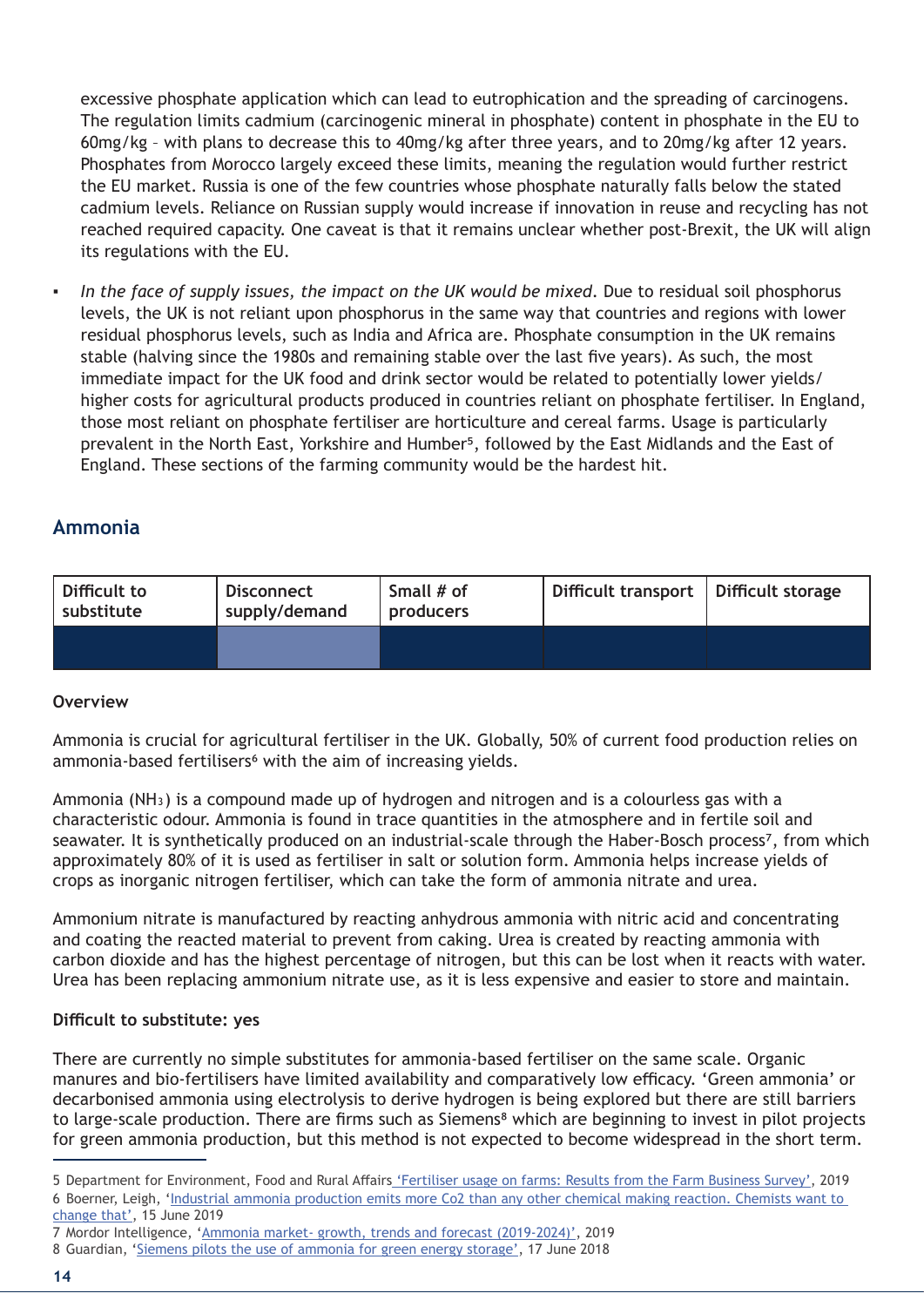#### **Figure 6: Ammonia supply chain risks**



#### **Disconnect between supply and demand: partial**

Ammonia production is not a by-product of another material but is partially disconnected from its drivers of supply and demand due to its heavy dependence on natural gas prices and market dynamics. Natural gas is the key cost driver for ammonia production, as ammonia uses hydrogen derived from natural gas. Price spikes in the past have led to a dampening of fertiliser production, such as in the winter of 2006- 07 when UK fertiliser plants suspended production due to high gas prices. Decreased global gas supply is estimated to begin in the 2030s and the fertiliser industry may feel the impact as supply starts to decrease and global demand, particularly from China, increases<sup>9</sup>.

#### **Small number of producers: yes**

Ammonia production is concentrated in a small number of producers, which makes the level of risk of disruption to the supply chain high. This was one of the main underlying reasons for last year's  $CO<sub>2</sub>$ shortage. Two plants dominate ammonia production in the UK, produced for use in ammonia nitrate fertiliser. They are both owned by CF Fertilisers and are located in Billingham, Cleveland and Ince, Cheshire.

#### **Difficult to transport: yes**

Ammonia is difficult to transport. In the form of ammonium nitrate fertiliser it is classified as an explosive and has strict requirements for transportation. Transport is regulated under the European Agreement Concerning the International Carriage of Dangerous Goods by Road as well as the UK Department for Transport. It is highly combustible, explosive and can release toxic gases if it decomposes during transport. There have been many past cases of accidents during transportation, including a truck explosion in the US in 2019 which resulted in the death of the driver and evacuation of the surrounding area.

#### **Figure 7: Ammonia production process**



9 McKinsey Energy Insights, 'Global gas & LNG outlook to 2035- H1 2019', September 2019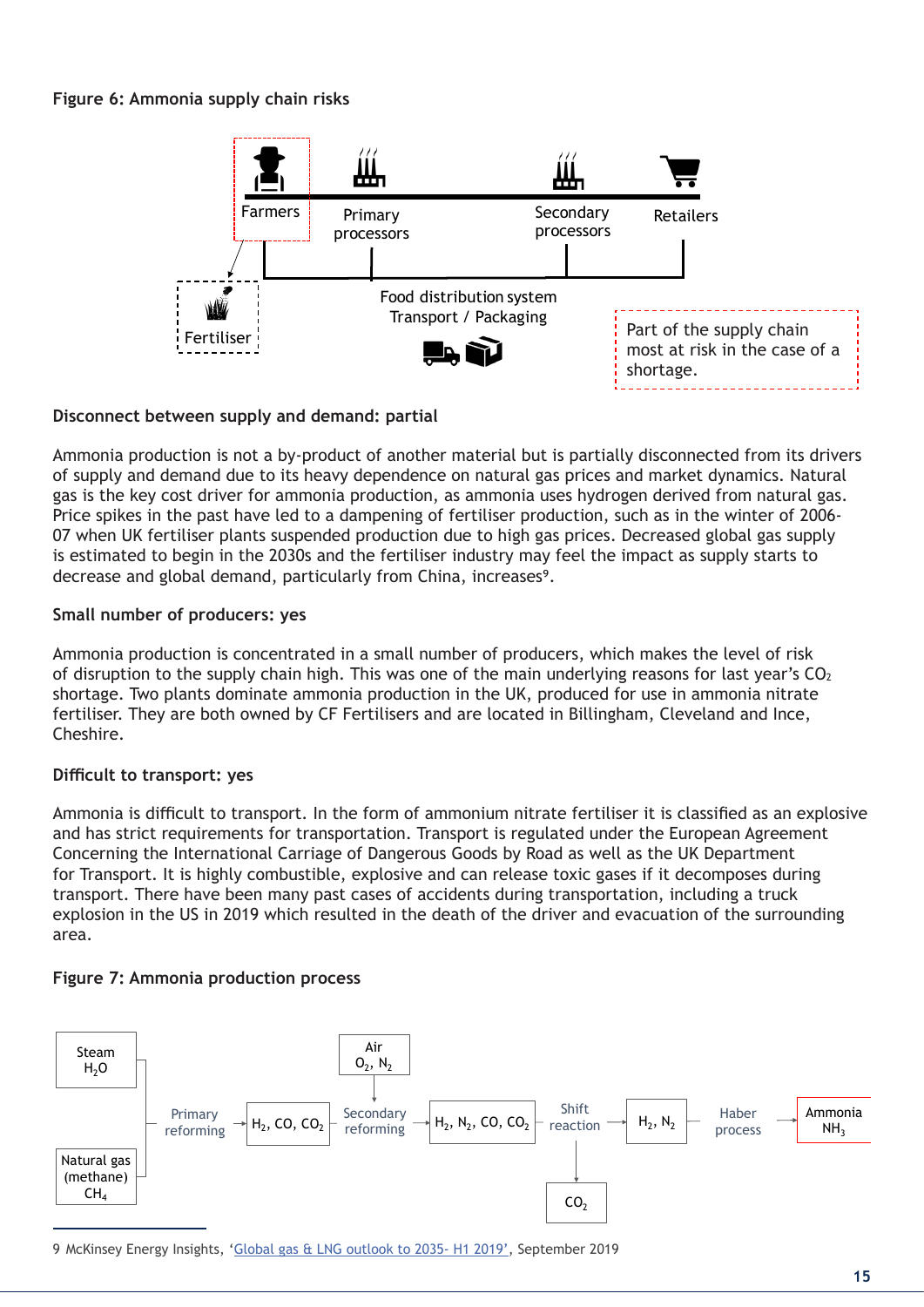#### **Difficult to store: yes**

Ammonia is difficult to store due to the above characteristics. Ammonium nitrate can become toxic if it decomposes and storage facilities must comply with strict requirements under the Health and Safety at Work Act 1974.

#### **Evolution of risks**

The risks outlined above related to a lack of easy substitutions, small number of producers and difficulties to transport and store could all be exacerbated or come together at a crisis point, particularly considering current policy/political trends.

- Ammonia fertiliser has come under pressure due to its dependence on natural gas and its climate *implications.* Ammonia production is responsible for 1-2% of global energy consumption<sup>10</sup> and 3-5% of world natural gas consumption<sup>11</sup>, contributing significantly to carbon emissions. The UK's 2050 netzero carbon emissions target means that there will be increasing pressure to move away from fossil fuels. This may result in pressure to decrease domestic production of ammonia and the difficulty in transporting ammonia from abroad could exacerbate any potential shortages.
- *The UK government's increasing concern regarding ammonia as a major air pollutant means there will be greater pressure to reduce ammonia-based fertiliser usage*. The policy focus continues to be on the dairy and beef cattle sectors' ammonia emissions<sup>12</sup>. Cattle farms account for 44% of total UK ammonia emissions. Defra's 25 Year Environment Plan proposes introducing a framework to limit inputs of nitrogen-rich fertilisers. The UK is already legally obliged to reduce ammonia emissions by 8% by 2020 and by 16% by 2030 compared to a 2005 baseline<sup>13</sup>, under international obligations under the UNCE Gothenburg Protocol and the National Emissions Ceilings Directive.

# **Adiponitrile polymers**

| Difficult to<br>substitute | <b>Disconnect</b><br>supply/demand | Small # of<br>producers | Difficult transport   Difficult storage |  |
|----------------------------|------------------------------------|-------------------------|-----------------------------------------|--|
|                            |                                    |                         |                                         |  |

#### **Overview**

Adiponitrile (ADN) is a key component in the creation of nylon 66, a synthetic material which is commmonly used to make plastic and textiles. Nylon 66 is a thermoplastic (can be heated and cooled without changing its chemical or mechnical properties). As a result it is commonly used in the UK food and drink sector as packaging for ready meals, boil-in-the-bag items (such as rice), and proccessed meat (sausages, bacon) and cheese. More widely, nylon 66 is used in the automotive, electronics and clothing industries.

ADN production is highly globalised, involving only a small number of producers with production facilities scattered all over the world. Therefore, the supply chain is vulnerable to disruption caused by spikes of demand, various production gaps and external factors such as weather or political instability. Demand for ADN is growing 3-4% per year due to rising demand for nylon 66 fibres and resins across the globe. Between 2016 and 2018, nylon 66 prices went up by more than 50% due to shortages.15

<sup>10</sup> Mordor Intelligence, 'Ammonia market- growth, trends and forecast' (2019-2024), 2019

<sup>11</sup> University of Tokyo, 'Researchers dramatically clean up ammonia production and cut costs', 24 April 2019

<sup>12</sup> National Farmers Union, 'Ammonia and dairy: Setting the scene', April 2018

<sup>13</sup> Defra, 'Clean Air Strategy 2019', 14 January 2019

<sup>14</sup> Polyestertime, 'The world-class adiponitrile plant settled in Shanghai, why is the localization road difficult?', 2019

<sup>15</sup> Craftech Industries, 'Three top reasons there is a shortage of nylon 6/6', 2019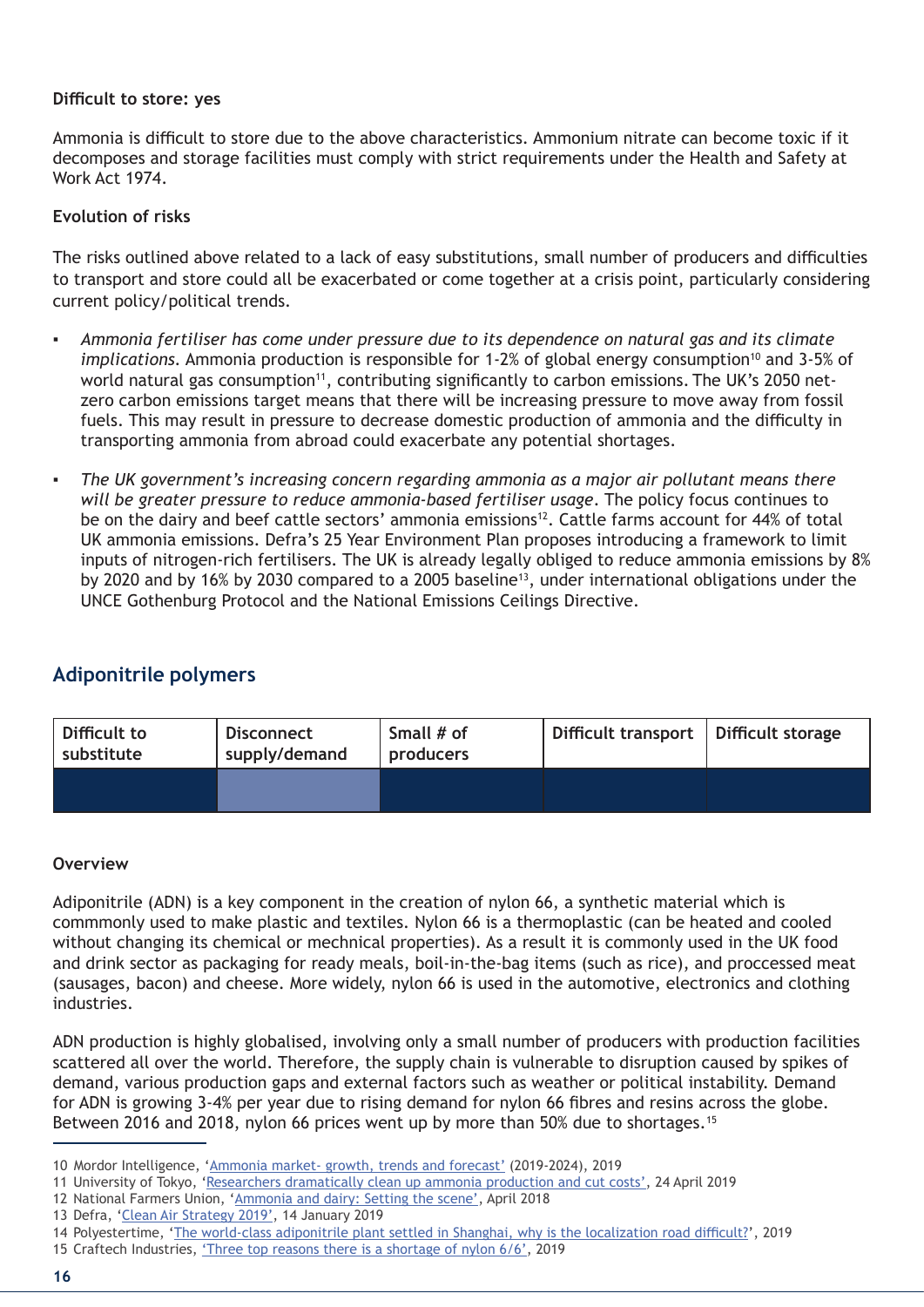#### **Figure 8: ADN supply chain risks**



#### **Difficult to substitute: yes**

There is no easy substitute for ADN that matches its cost, and specifications for performance and processing. Although suppliers of nylon 66 have explored alternative polymers for short-term usage in the case of a sudden shortage, there is currently no alternative that can provide all of the above characteristics in the same way. For the food and drink industry, the best alternative is the nylon 6 polymer which has similar properties to nylon 66 of being able to withstand exposure to water and extremely high temperatures. The automotive industry uses the substitutes aliphatic polyketone (POK), polybutylene terephthalate (PBT) and polyphthalamide (PPA) but they are more costly and less efficient due to the need to import from other parts of the world.

#### **Disconnect between supply and demand: partial**

Though ADN is not a by-product and thus is produced based on demand, it is also produced from petroleum. Increased petroleum costs or any supply restriction would negatively impact ADN production<sup>16</sup>.

#### **Small number of producers: yes**

There are a small number of producers of ADN due to the high specialisation and high cost of production plants. There are only 14 world-scale plants making 100% of global nylon 66 supply, whilst only three firms - Ascend Performance Materials, Invista and Butachimie - produce ADN. Any disruption of these plants will affect the supply of nylon 66. Producers are increasing their production volumes but will not be fast enough to meet growing global demand, due to their small number. ADN supply is forecast to continue to be limited as a result of shortages until 2021.

#### **Difficult to transport: yes**

ADN is difficult to transport as it can be dangerous in case of contact with skin. It is highly combustible and releases toxic fumes when exposed to fire. Its vapor is heavier than air and can cause fire or explosions far from the source. In 2018 an explosion in a Shandong Runxing-owned ADN plant in China killed 170 people (a plant which produced 18% of Global ADN capacity).

#### **Difficult to store: yes**

ADN is difficult to store due to its toxic and flammable qualities. It must meet particular storage and health and safety regulations and can only be handled by trained workers. Storage regulations include requirements to be held in tightly closed containers in a cool, well-ventilated area away from certain oxidizing agents and acids<sup>17</sup>.

<sup>16</sup> Invista and Butachimie produce adiponitrile by reacting butadiene with hydrogen cyanide. Butadiene is produced as a byproduct of the steam cracking process of petrochemicals (chemical products obtained in petroleum refining) used to produce ethylene and other alkenes. Ascend uses an electrochemical process that starts with acrylonitrile. Acrylonitrile is created through reacting propylene with ammonia. As such, both production methods are subject to market fluctuations in the price and availability of these products.

<sup>17</sup> NJ Health. 'Right to Know: Hazardous Substances fact sheet', 2009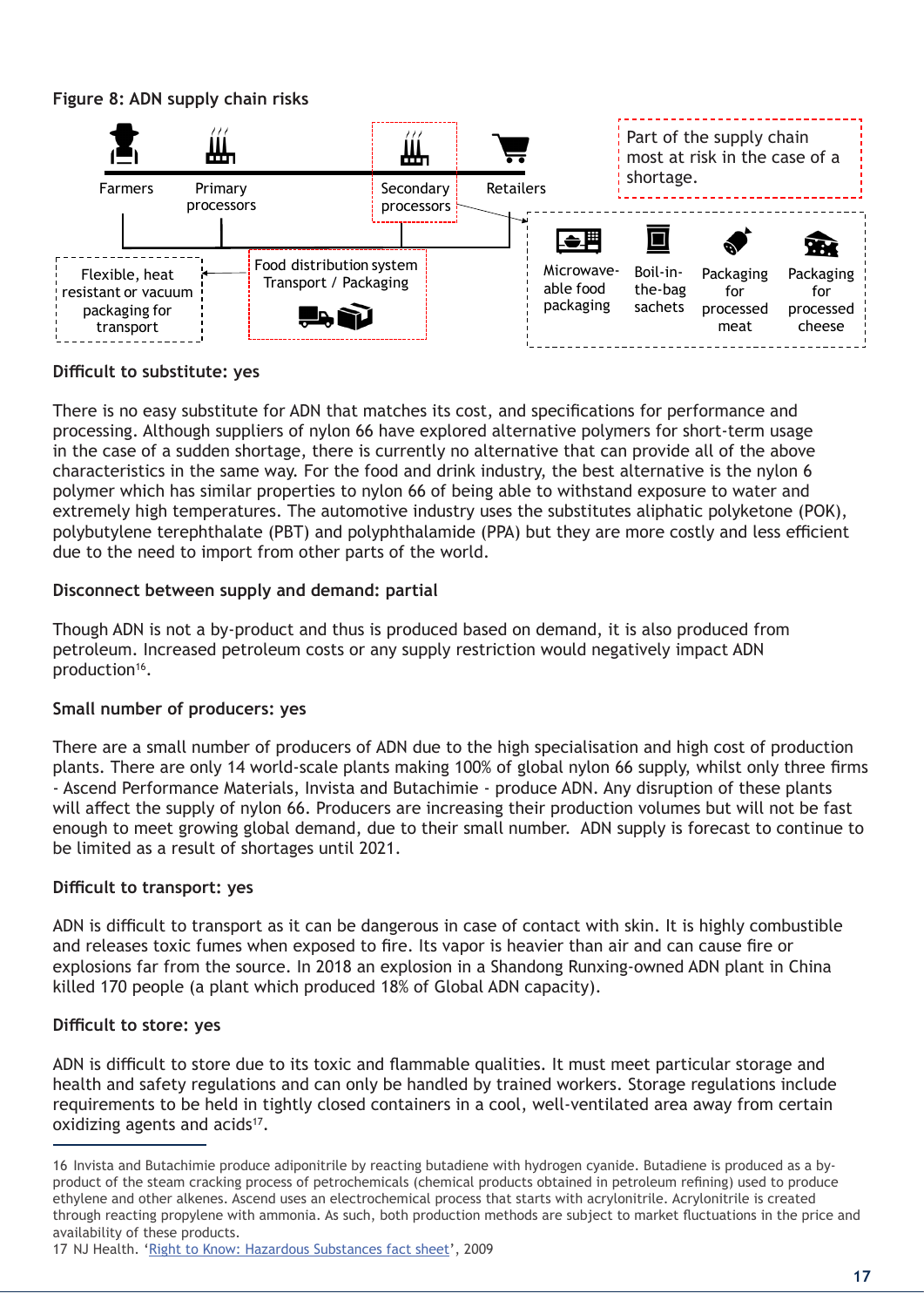#### **Figure 9: Nylon 66 production**



Source: Chemical & engineering news, October 2018

#### **Evolution of risks**

The risks outlined above related to a lack of easy substitutions, small number of producers and difficulties to transport and store could all be exacerbated or come together at a crisis point, particularly considering current policy/political trends.

- *Shifting demand may mean higher prices/shortage for the food and drink sector.* The robust growth of automotive, electronics and textile sectors across the globe is boosting demand for nylon 66, which, in turn, is fuelling the ADN market. The Asia Pacific region is projected to lead the market in the next five years largely due to the growing automotive industry in China. In the case of a future shortage, interviews as part of our research indicated that the food and drink sector would be first hit, with sectors such as the automotive industry able to pay for ADN at a higher cost.
- *Pressure to increase recyclability of packaging and light-weighting of products may further increase demand*. The demand for high-performance thermoplastics, with longer life spans, is growing. There are increasing demands for thermoplastics in vehicles and machine production due to energy savings through light-weighting. This means that the ADN landscape is likely to grow more competitive with further differentiation among products. As a thermoplastic (as opposed to thermoset) material it can be heated to melting point, cooled and reheated without degradation - making it easily recyclable.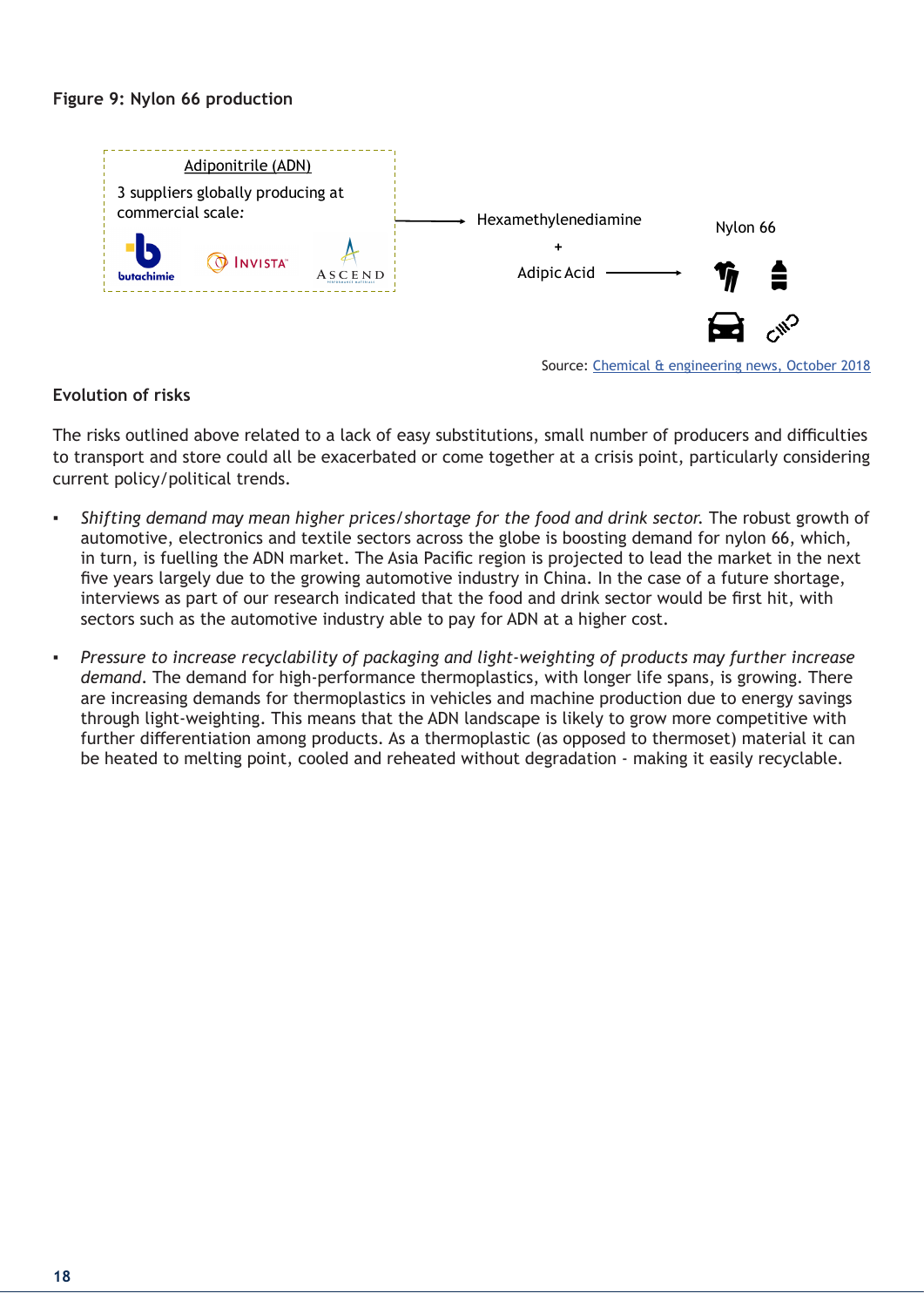# **Anticipating rapid policy change to supply frameworks for UK food and drink**

The second half of the report considers the wider challenge of potentially rapid change to UK supply chain frameworks for food and drink. Food and drink producers routinely deal with supply chain uncertainty – good and bad harvests, shifts in commodity prices, for example. However, there is an additional form of uncertainty or volatility that can be generated by rapid policy change.

This section looks at risks deriving from 'catalytic' change to UK supply frameworks. These are areas which may be well known by the food and drink sector, but where there may be a lack of focus on the conditions which may create rapid and unexpected legislative or regulatory change in a way that could take UK supply change planners by surprise. Some of this change may be – in principle – temporary. Some may be more secular – defining the parameters of UK supply for the foreseeable future. Some of these changes may ultimately be socially and environmentally valuable and necessary. Some may be responses to less desirable changes in markets of supply. What matters for the analysis here is that they happen quickly enough to pose material challenges for supply chain management.

# **Lessons from plastics**

A good example is what we have seen with plastics over the last two years. Changes to the regulatory frameworks for single use plastics emerged relatively quickly. Although there has long been an understanding of negative impacts of plastic and the link between plastic-use and rising marine pollution - from the early 1970s scientific reports described the prevalence of plastic pellets in the North Atlantic<sup>18</sup> - there was limited sense of any political urgency or legislative attention on any large scale prior to 2017. Yet by 2019 from Chile and Kenya to the UK, countries had passed largely uncontested legislation to tackle plastic waste. Some of these frameworks covered single item phase outs like plastic bags and straws, while others took much wider action against all single use plastics.

This raises the question ,what created this rapid shift? No individual factor is responsible so much as a confluence of factors. Sir David Attenborough's high-profile Blue Planet documentary and a rising mood of activism and environmental awareness, not least among younger voters clearly played an important catalysing role. As with  $CO<sub>2</sub>$ , it was a network of factors working together that mattered.

Based on the experience with plastics, we can identify three key factors which together create the conditions for rapid unexpected change of the kind we see with both  $CO<sub>2</sub>$  and plastics. The first two conditions are essentially facilitative, structural features of the system that make government action politically and practically feasible. The most important of these are:

- There was **latent public support for change**, even when it imposes behavioural costs on consumers or in some other way. Consumers were primed to accept the demands of behavioural change around single use plastics and not mobilised or mobilisable against such change; this played out both directly in politicians' engagement with the public, and indirectly in the support that retailers and others provided for change.
- There was **no legal impediment to rapid change** in the form of domestic framework law, EU law (in the case of the UK or other EU states) or international public law that made it problematic for the governments to move quickly.

<sup>18</sup> Peter H.Ryan, 'A Brief History of Marine Litter Research', 2015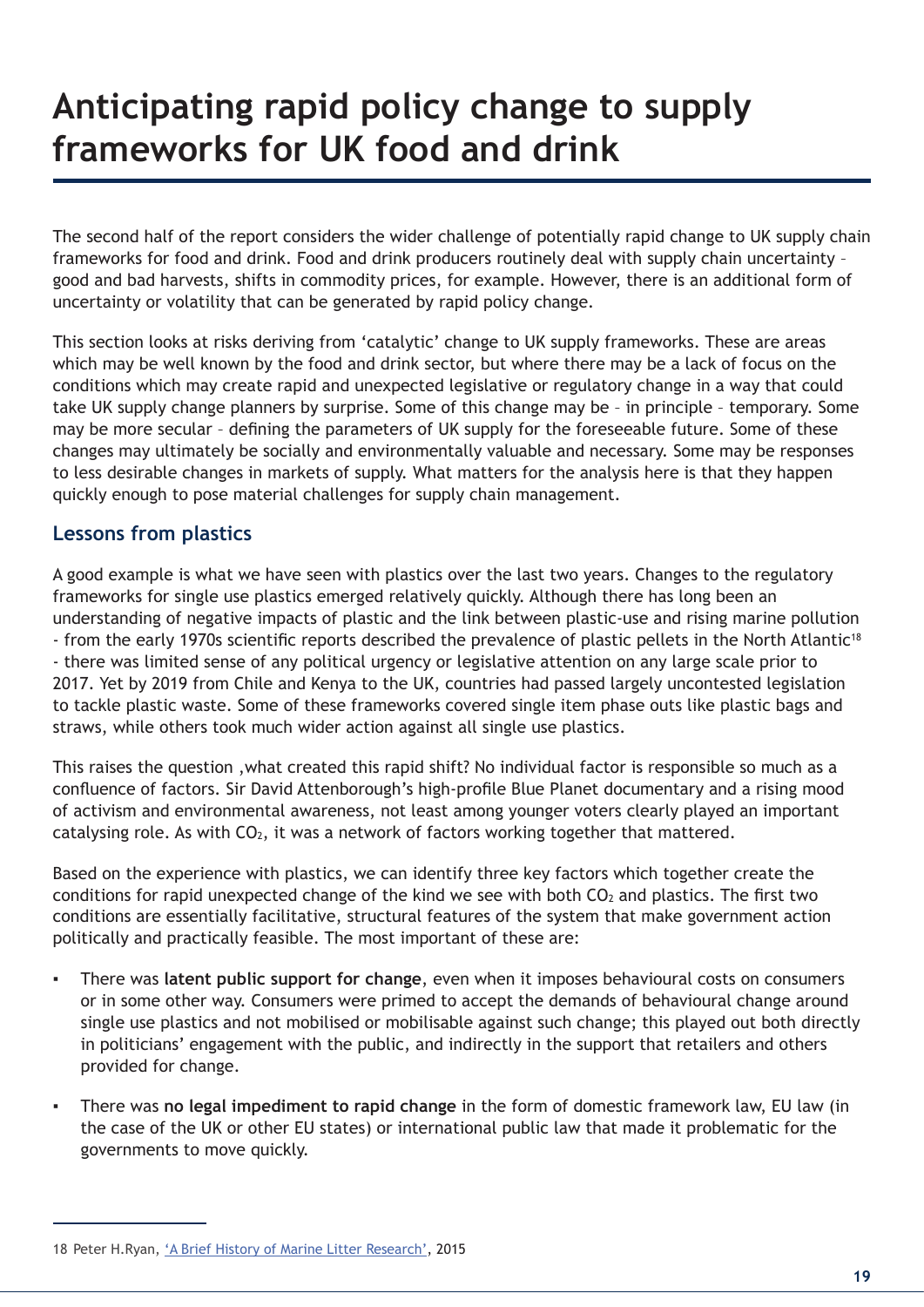These latent conditions for change required a trigger event:

▪ There was **the presence of an event or events that generated a political interest or even perceived imperative for action**. With supportive public opinion and no legal or practical obstacles to change; politicians can move very quickly to advocacy and action.

These three factors, and their variants in the plastics case, are set out in Table 6.

#### **Table 6: Factors in determining risk**

| Consumer<br>support for<br>change? | Broad latent or vocal consumer support for change, backed by evidence of changing<br>consumer preferences.                                                                                                                                                                                                                                                                                                                                                                                                                                  |
|------------------------------------|---------------------------------------------------------------------------------------------------------------------------------------------------------------------------------------------------------------------------------------------------------------------------------------------------------------------------------------------------------------------------------------------------------------------------------------------------------------------------------------------------------------------------------------------|
|                                    | The combination of the 'Blue Planet effect', available alternatives to plastics<br>(stainless steel water bottles and bamboo straws), with the ability to take individual<br>action through purchasing decisions ticked all of the boxes for creating wide-scale<br>consumer support.                                                                                                                                                                                                                                                       |
| No legal<br>barriers?              | There is no international legal restriction (eg WTO rules) or otherwise (eg EU law)<br>which would restrict action.                                                                                                                                                                                                                                                                                                                                                                                                                         |
|                                    | While there may not be a specific international legal barrier (eg WTO rule) or<br>otherwise (eg EU law), which would restrict action, care should be taken to enact<br>any legislation in a non-discriminatory way in order to avoid coming up against WTO<br>rules.                                                                                                                                                                                                                                                                        |
| Imperative<br>to act?              | A major political or practical change that disrupts the status quo and creates the<br>imperative to act. The disruption could be a wide range of events, including policy or<br>political change, natural disaster or sudden change to the supply chain.                                                                                                                                                                                                                                                                                    |
|                                    | In 2017, China announced a ban on imports of 24 categories of waste, including<br>plastics and mixed papers, from January 2018 onwards, with further plans to<br>completely phase out waste imports by 2019. China was previously the world's<br>largest importer - receiving more than 70% of plastic waste and 37% of paper waste<br>produced globally - and the ban has had a large impact on the global waste market.<br>As a large exporter, the ban forced the UK to reassess current waste exports and<br>domestic sorting capacity. |

Using this framework, we have considered three areas where this combination of factors is potentially present – VAT differentiation, food safety (SPS) and politically-driven changes to the UK MFN tariff. The conclusion here is not that these particular outcomes are necessarily likely – although none are implausible. Rather that they demonstrate the way in which shifting public attitudes (meat), structural changes in the UK regulatory framework (exit from the EU SPS regime) and idiosyncratic behaviour in the UK's trading partners (MFN tariffs on food imports) could potentially generate either supply shocks, or rapid changes to domestic regulation of a kind that the food and drink industry needs to anticipate and be able to manage.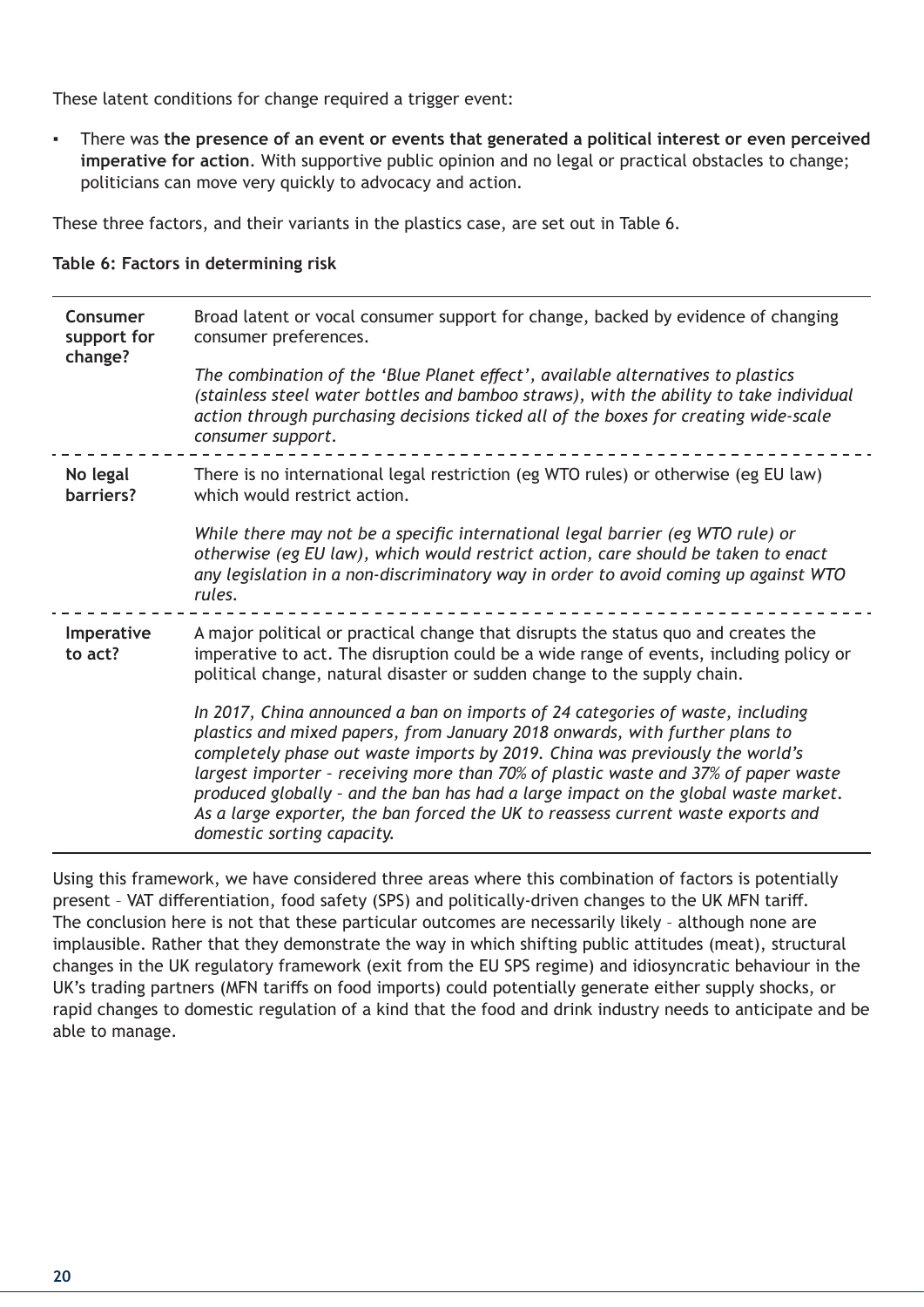# **'Sin-taxing'? VAT differentiation**

The patterns of VAT application to food products in the UK is highly irregular. Peanuts are not taxed until they are shelled. Biscuits are not taxed unless they are covered in chocolate. The UK government introduces VAT on food products for a number of reasons. In some cases, that seeks to discourage the consumption of products that can have negative impacts for health and the environment, in some cases the incentive is revenue raising, or the political dividend that comes with choosing not to tax a product. Importantly, VAT on a product can be quickly changed within a new budget.

Placing a VAT on meat has been discussed recently in the UK on both health and environmental grounds. The primary cited aims have been addressing obesity and reducing greenhouse gas emissions. However, the issue remains highly contentious and not an area that many would consider for near term political attention. Could a meat tax be conceived and implemented quickly in the UK?

#### **Broad consumer support: partial**

Consumer attitudes and behaviours towards meat are definitely changing in the UK19, with an uptake of vegetarian and vegan diets, particularly among younger consumers – although some evidence suggests that voters over 65 actually eat the least meat of any cohort<sup>20</sup>. Practical alternatives to meat products are currently available at comparable prices and constitute a fast-growing industry. A growing number of actors, including celebrities, thought leaders and think tanks have called on government to intervene in meat and dairy consumption, supporting the introduction of a VAT.

The UK government has previously erred on the side of caution in implementing taxes and levies. In 2012, an attempt by the government to impose VAT on hot food such as Cornish pasties provoked an outcry that few could have anticipated – resulting in the government swiftly dropping the policy. This attitude appears to be changing. Public support for 'point of sale' taxes following on from the 2015 plastic bag levy, have made the introduction of consumer facing taxes for environmental or health issues more likely.

The obvious precedent for policymakers will be the 2018 Soft Drinks Industry Levy (SDIL) or 'sugar tax'. When this was introduced as a part of the government's childhood obesity strategy it provoked little public resistance and generated £153.8m in the first seven months. It is seen by many observers – not entirely consistently – as having proved its triple efficiency as a normative signal, a revenue raiser and a behaviour changer.

#### **Legal barriers to action: no**

While constrained – as of October 2019 - in some respects by EU frameworks for VAT, the UK government has no serious regulatory barriers to the rapid adaptation of its VAT framework. As in the case of the 'pasty tax', VAT can be adapted quickly within a budget with no parliamentary engagement or consultation, although the passing of a finance bill – generally a formality for a government able to command a majority - is required for implementation. As long as such taxes are levied at the point of consumption in the same way for imported and domestically produced goods, there is no legal obstacle to their implementation in WTO rules or other UK commitments.

#### **Imperative to act?**

VAT on meat is very unlikely to be chosen solely as a revenue raiser. It will be attractive chiefly as a striking gesture of intent on either climate change mitigation or dietary change. Such a measure could emerge out of a growing political desire for a package of 'ambitious' UK commitments in either area – including a likely political desire to outflank the EU's green credentials.

<sup>19</sup> The BSA Natcen was commissioned in 2016 to poll Britons on their attitudes to meat consumption. Almost 1 in 3 Britons reported having reduced meat consumption over the previous twelve months. Natcen, 'British Social Attitudes: Are we eating less meat?', 2016

<sup>20</sup> Eating Better, 'Public attitudes to meat consumption', 2019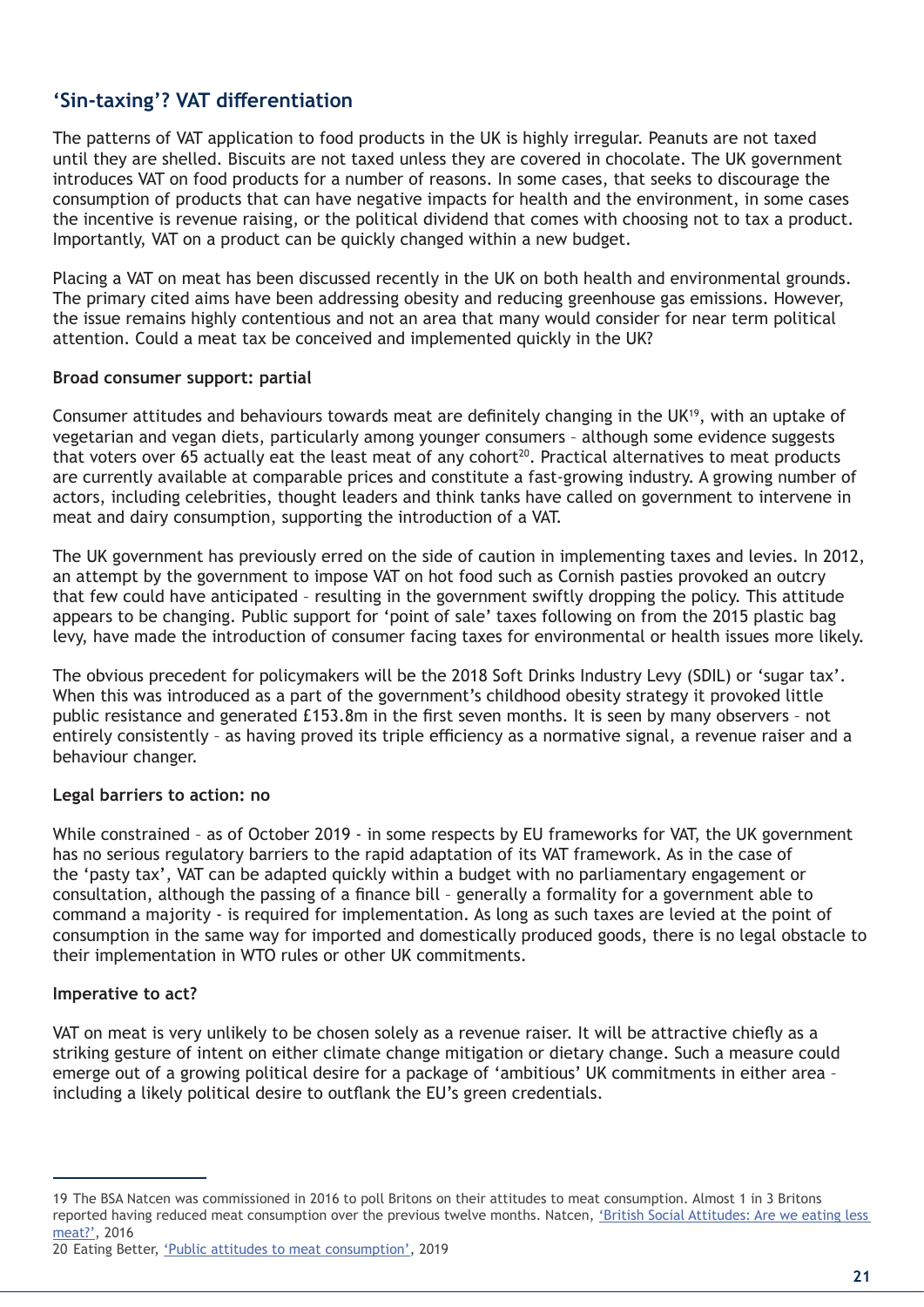While policymakers would be cautious of perceptions of raising costs in the household supply chain or depressing demand for a commodity whose domestic supply will matter even more after Brexit – it is not impossible that meat taxes gain wider traction. The liberalisation of the UK meat supply chain through trade policy choices might conversely make the idea of meat taxes more attractive, especially if policymakers seek to deflect any sense that such liberalisation comes at the cost of lower UK product standards.

Nevertheless, it is not simple to see the train of events that would lead British politicians to conclude rapidly and with limited warning that meat taxes were desirable and necessary. Such a move is much more likely to emerge from a longer consultation process. However, the ease with which such change could be implemented, and the fact that the underlying landscape of public opinion is shifting means that this is an area that demands careful monitoring.

# **SPS controls on EU supply chains**

Food safety and associated controls are well established in the food and drink sector. At present both the UK's domestic sanitary and phytosanitary policy framework and its application of SPS protocols at its external (i.e. ex-EU) frontier are governed by EU policy. The response of UK authorities to outbreaks of animal diseases both with human health implications (such as Avian influenza and Bovine Spongiform Encephalitis) and without (such as swine fever and foot and mouth disease) is governed by EU directives and policed through the European Commission. Given the high level of trade integration in the EU single market, crisis responses are focused in general on biosecurity, stock isolation and treatment or destruction.

For third countries beyond the EU (like that of most other OECD states), disease control can be a blunter instrument when it is implemented at the border. While bans are in principle subject to WTO SPS rules, even within this framework, states will routinely exercise the prerogative to limit live animal and animal product movements completely, at least in a first instance.

If the UK is outside the EU this will give it a new potential set of responses to disease outbreaks in the EU food chain. With the UK heavily dependent (at least on current supply patterns) on imported meat<sup>21</sup> for processing, and to a lesser extent, direct retail consumption, government decisions on border measures take on an even greater relevance than they would when operating inside the EU's SPS framework. While both frameworks can produce decisions to limit movements between the SPS zones of the UK and continental Europe, such limitations on trade are on balance more likely between the EU and a third country.

After a possible UK exit from the EU, some of the risk of trade controls could, in principle, be mitigated by comprehensive SPS cooperation between the EU and the UK and a high level of mutual trust in systems that are likely in most respects to remain closely aligned. However, the degrading of this trust and cooperation could make it harder to resist pressure to move to trade bans in the event of highprofile disease outbreaks. If the EU resorts to similar measures, this will inevitably make it harder for UK policymakers not to do the same.

#### **Broad consumer support: yes**

Consumer sensitivity to food health and safety can be highly volatile, and can be easily shaped by media reporting, social media behaviour and public health statements from officials. This is a source of pride for the UK and the average UK consumer supports – in principle - maintaining or even improving existing standards<sup>22</sup> even at a higher cost. In the intense circumstances of a major disease outbreak in continental

<sup>21</sup> The British Meat Packers Association estimates that the UK imports around 25% of the meat it processes for retail consumption. Beef is the largest component of this (c50%), followed by pork (c30%) and lamb (c20%). 22 Financial Times, 'Consumers will not sacrifice food standards after Brexit, says Tesco boss', 2019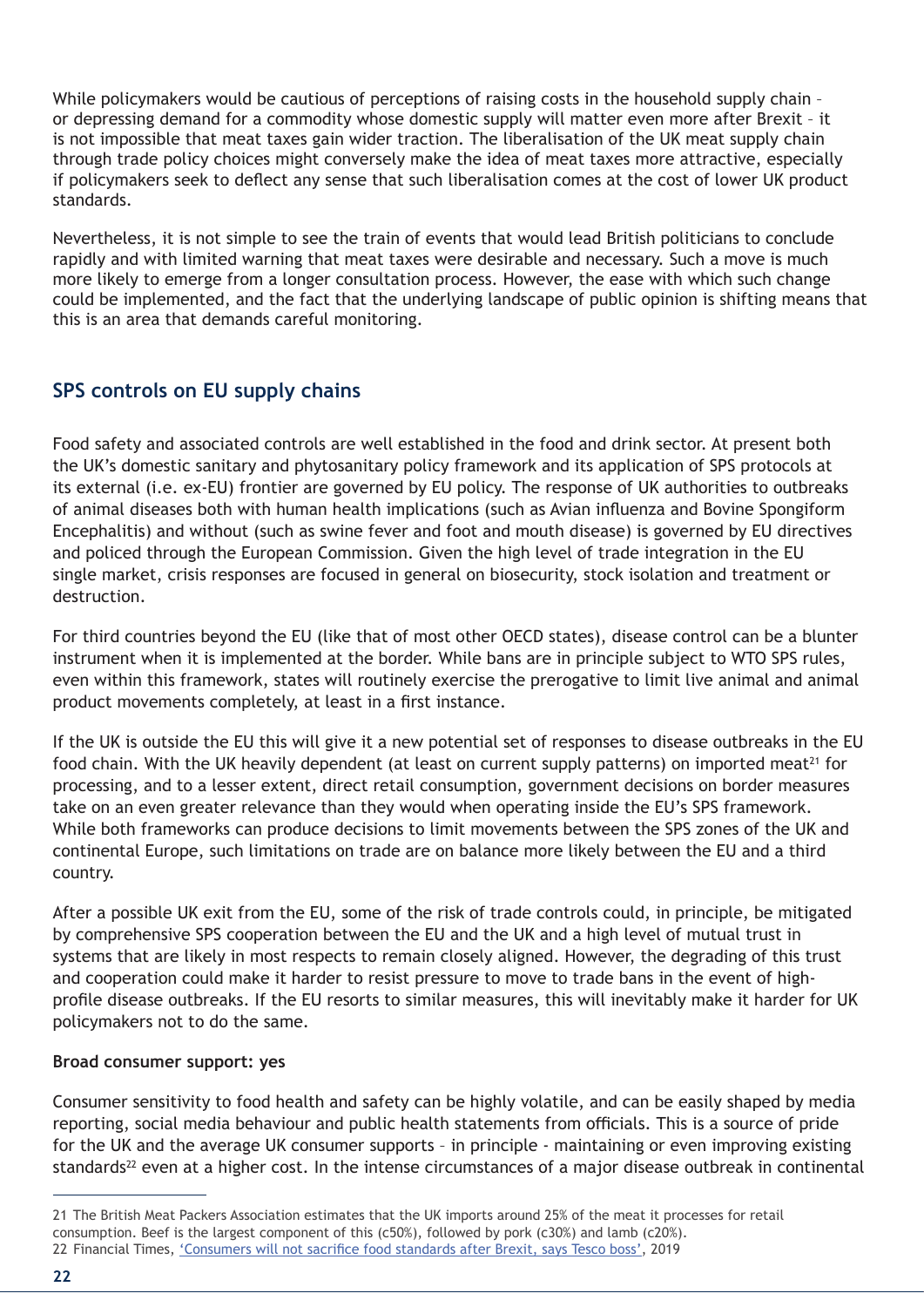or Irish food supply markets, there is little reason to believe that public opinion would not back tough action by UK authorities, and UK authorities will no longer have recourse to the argument that they must in the first instance fall back on the collective risk management systems of the EU single market.

#### **Legal barriers to action: partial**

At least in principle, the UK food security regime would have a new degree of autonomy from EU frameworks after Brexit (setting aside the unique potential situation of Northern Ireland). An EU-UK FTA can be expected to cement a series of procedural protocols for trade management that elaborate on the core obligation of transparency and proportionality in the WTO SPS Agreement.

However, the EU itself prefers to maintain a clear element of prerogative for action in defence of public health, and the UK can be expected to claim the same. In practice, the constraints on the UK implementing clearly defined and evidenced bans – even if these are subject to EU challenge - on EU imports will be minimal.

#### **Imperative to act?**

The experience with past food safety threats including Avian influenza (bird flu) and BSE, or more recent issues around the labelling of beef products containing non-beef meat suggest that this will be an area where rapid shifts in public or media sentiment will require careful management if they are not to result in pressure on supply chains.

# **Trade dispute escalation**

One of the important potential consequences of the UK's exit from the EU's common commercial policy would be the return of control of the UK's external tariff to London. This provides an important opportunity for the UK to calibrate its import tax regime in a way that reflects the right balance of consumer and producer interests.

In principle, this new calibration will be robust at the level of the UK's Most Favoured Nation (MFN) trade. Once set, these new tax levels should be treated by government as stable, and should be subject to minimal change or volatility<sup>23</sup>. However, it is important to recognise that there remain circumstances in which these tariffs could be subject to sudden rises.

The most salient of these is a hypothetical scenario in which one of the UK's large trading partners were to take action against UK exports in a way that breaches (at least prima facie) their WTO commitments, as the current US administration has done. Where this action takes the form of restrictions or impositions on UK exports the UK government will find itself under both internal and external pressure to take retaliatory action. Under WTO rules, this can take the form of counterbalancing rises in tariffs on imports.

#### **Broad consumer support: yes**

Where UK exports are being subject to punitive tariffs by a partner, such as the US, there would be inevitable pressure for the UK to respond in kind. Like their EU peers in similar contexts, UK policymakers are unlikely to be willing to allow an aggressive approach to UK exports to trigger no UK reaction. It is not hard to imagine public opinion settling behind such a response.

<sup>23</sup> In principle, unless bound by a new multilateral trade round, there may be a difference between the UK's applied MFN tariffs and the 'bound' rates in its WTO schedule that it could apply in principle. The UK has opted for a possible sharp reduction in its applied tariffs after a possible no-deal Brexit, while maintaining the prerogative of returning these tariffs to their higher bound levels. After a period of review of the optimal level for the UK outside of the EU Common Commercial Policy, the UK government should aim to establish new levels at a high level of stability.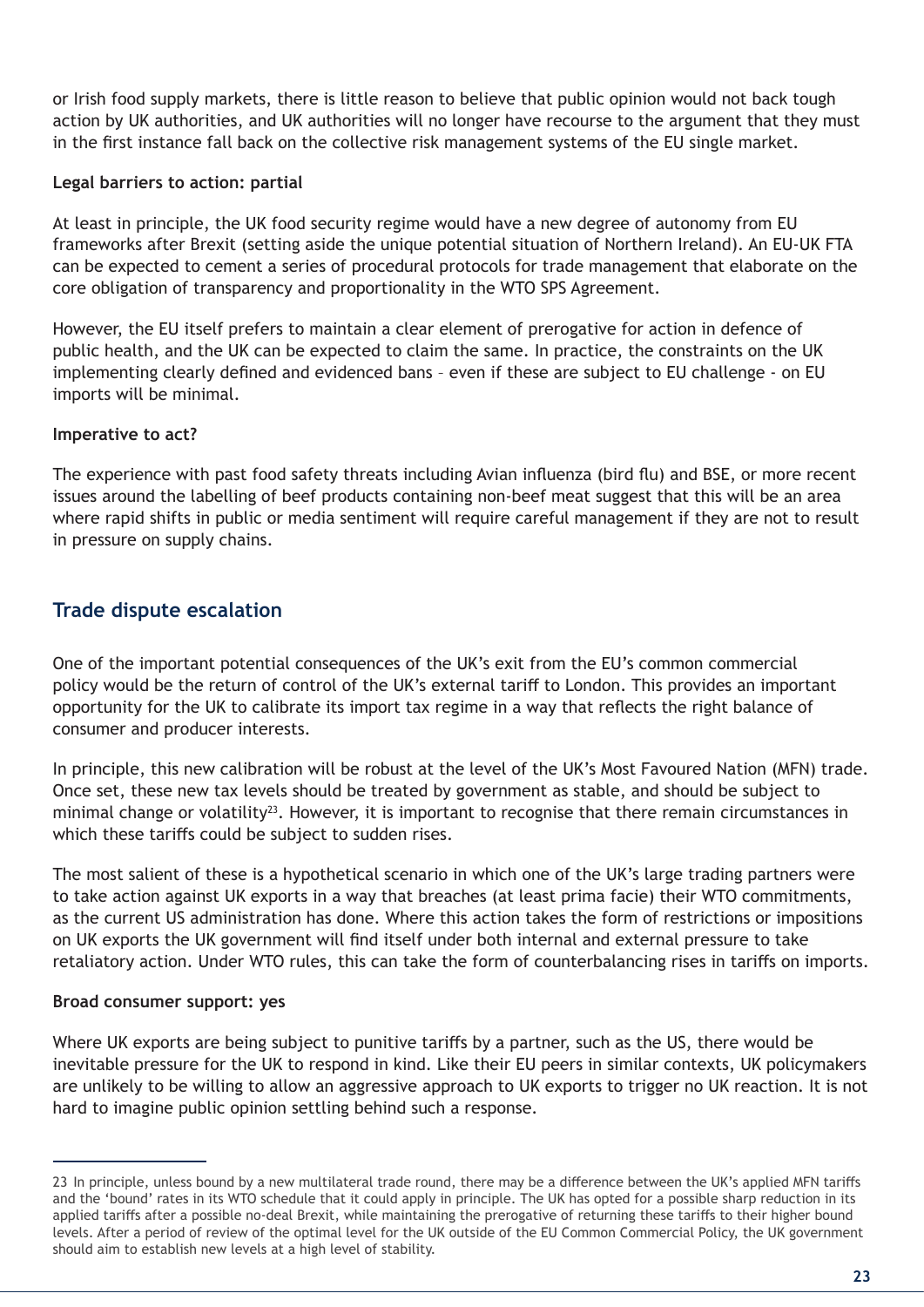#### **Legal barrier to action: partial**

The UK, as a WTO member, is subject to defined protocols with respect to its capacity to take retaliatory action against other WTO states, even when they are breaking WTO obligations. However, there is relatively broad scope for the UK to take countermeasures in the face of non-compliant restrictions from others.

#### **Imperative to act?**

This scenario remains highly hypothetical. However, the US administration of 2016-2020 has demonstrated how quickly a major trading partner under idiosyncratic leadership can pivot to an unorthodox approach to basic WTO protections such as the MFN principle. It is difficult in practice for other WTO members not to retaliate in turn.

Future UK governments – like their current EU equivalents – can be expected to design such retaliations with a careful eye on consumer price impacts. But there remains a material prospect that food and drink products are captured by such measures. For example, the EU's retaliatory tariffs on the current US Section 232 steel and aluminium tariffs include 25% tariffs on sweetcorn, rice, peanut butter, orange and cranberry juices<sup>24</sup>.

<sup>24</sup> Full EU retaliation list here: http://trade.ec.europa.eu/doclib/docs/2018/may/tradoc\_156909.pdf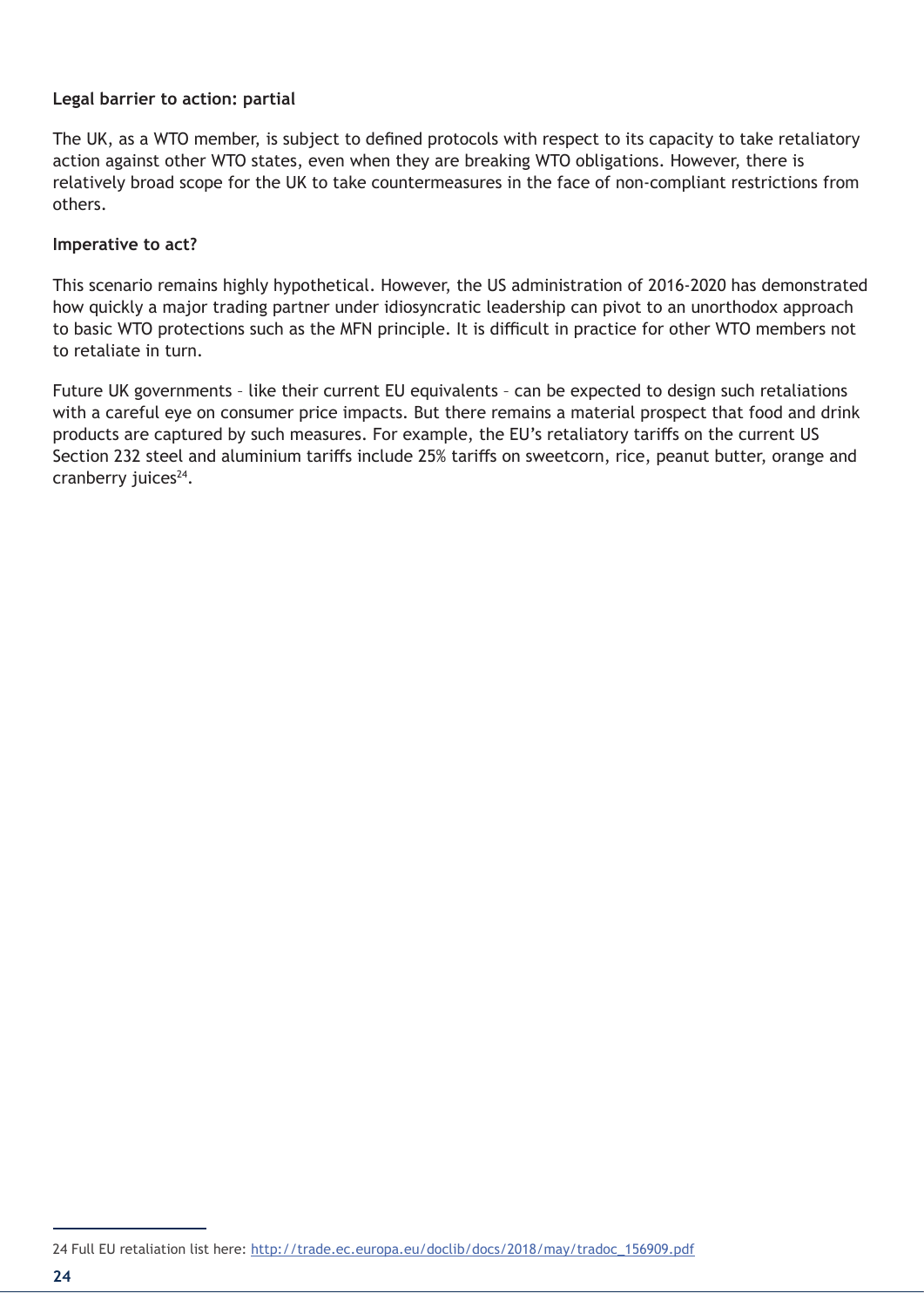# **Conclusion**

The case studies in this report are not predictions. Nor are they intended to be exhaustive or comprehensive. The methodologies used here have obvious limitations. The report does not attempt to rank or rate risks, absolutely or relatively. It needs to be used with these caveats in mind.

The report is intended to encourage consideration of a complex supply chain risks that can easily pass under the radar.

Both the  $CO<sub>2</sub>$  crisis and the rapid change in attitudes to, and regulation of, single use plastics are good examples of the way in which a confluence of factors can stress UK supply chains, or impose rapid transformation in UK food and drink markets and supply chains. In retrospect, it is easy to see how variables in both cases compounded to produce serious supply shocks or almost overnight regulatory change. Assessing the possibility of such change prospectively is obviously more challenging.

A number of general conclusions can be drawn from this analysis:

- First, the greatest risks of unexpected supply shocks arise from a compounding effect from multiple variables. What made the  $CO<sub>2</sub>$  crisis so dramatic (at least for planners in the food and drink industry) was the compounding of climate, supply, transport and storage factors into a serious problem of supply. Mapping this interaction of factors is inherently complex, but not impossible.
- Second, there are risks that arise from the idiosyncratic operation of individual variables. A good example of this is glycerine -which is a by-product of biodiesel. While glycerine is only exposed to the single issue of its supply/demand dynamic, this is potentially serious. An increase in glycerine demand will not send a market signal to suppliers to increase production - or will do so only very imperfectly. Understanding these quirks of the demand signalling mechanism matters.
- Third, it is vital to be alert to the way in which public opinion is operating as a backdrop to policy change. Latent awareness of plastic's impact on the environment had been present in some part of the public mind since at least the 1970s. How and why it reached a tipping point in 2018 is a complex but vital question to answer. Combined with the relative absence of legal constraints to changes in plastic regulation, this public support made rapid policy change feasible in a way it might otherwise not have been.
- Fourth, the way imperatives operate on policymakers is key both to anticipating potential issues and dealing with problems when they arise. Policymakers are involved in a complicated balancing act of reading and responding to public sentiment, political positioning and acting to protect the public interest. As our analysis of wider risks here makes clear, the events to which they are responding can in some cases be in markets of supply in which their toolkit for dealing with risk can be blunt by necessity.

For a highly globalised sector like the UK food and drink industry, risk management is second nature. This report illustrates the extent to which this discipline must remain central to its approach to serving its customers and protecting its reputation and value.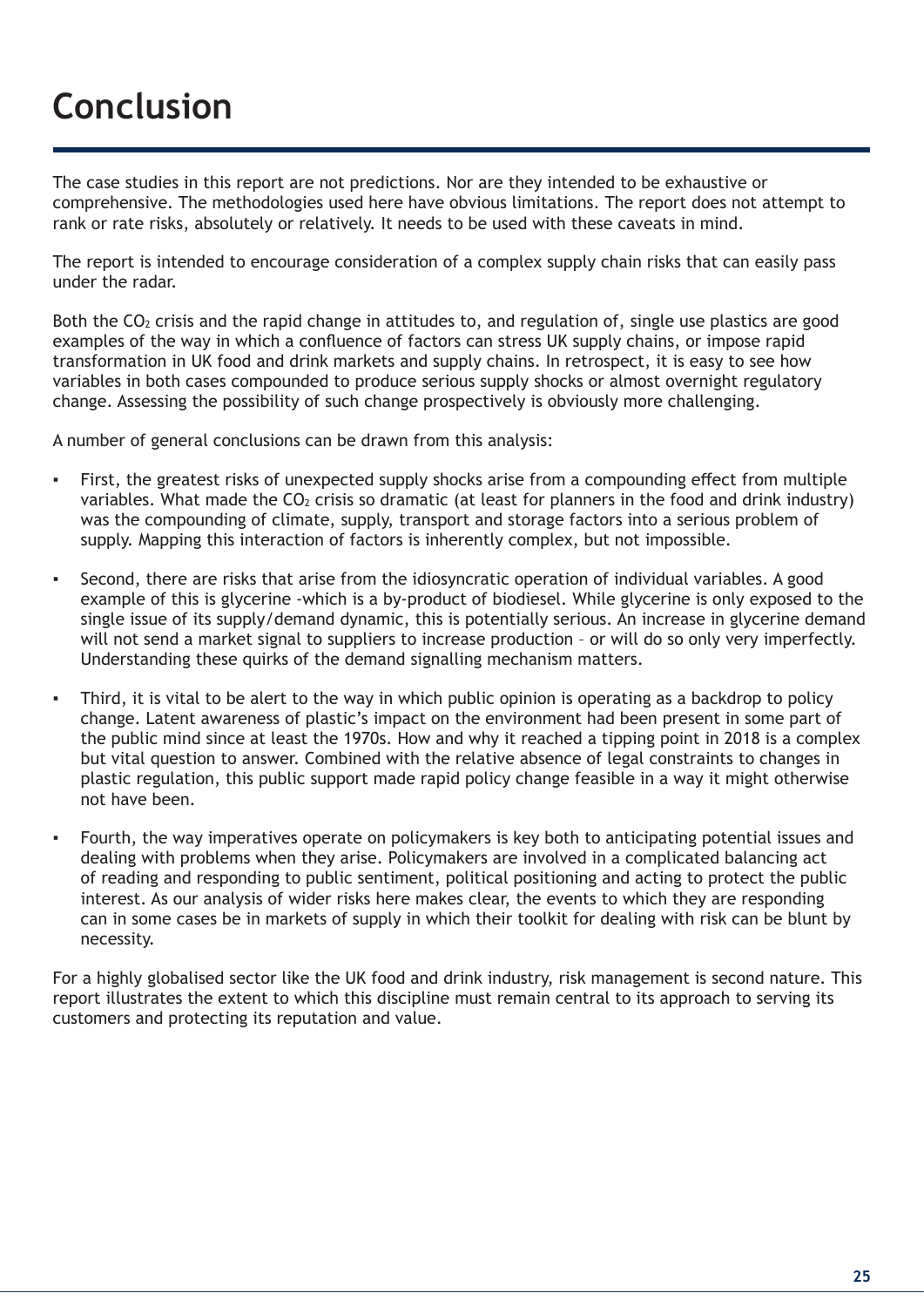# **About the authors**



# **Andrea Ninomiya**

Andrea is a Senior Associate at Global Counsel. In previous roles, she has worked on nuclear energy regulatory issues at the Japanese National Diet and geopolitical issues and climate change at Chatham House. Her policy experience also comes from time spent working in the Japanese House of Representatives and for the British-Japanese Parliamentary Group in the UK.



#### **Mollie Brennan**

Mollie specialises in sustainability issues with a particular focus on food and agriculture and the circular economy. She has worked extensively on sustainable palm oil, food policy and packaging. She is working towards Practitioner level IEMA Certificate in Environmental Management.



# **Maria Shloma**

Maria is focused on supporting Global Counsel's clients on risk analysis, politics and policy across sectors and disciplines. Maria has a Master's Degree in EU Politics from the London School of Economics and has a background in international relations, communications, and research.



# **Elizabeth Beall**

Elizabeth leads Global Counsel's work on climate change and sustainability. She has served as an advisor to the United Nations Committee on World Food Security and to the Food and Agriculture Organization of the United Nations. Prior to joining the UN system, Elizabeth held a range of roles working in private consulting, development finance, and environmental advocacy throughout Latin America, Africa, and Asia focused on sustainability in agricultural supply chains.



#### **Geoffrey Norris**

Geoffrey is an expert in energy and industrial policy and has been at the heart of business policy-making in the UK for the last decade. He was one of the key architects of Britain and Europe's current approach to energy policy and climate change. He was a special adviser at the UK Department of Business in Whitehall. Before this, he worked for more than ten years as the principal business adviser in 10 Downing Street to Prime Minister Tony Blair and subsequently to Gordon Brown.

# **About Global Counsel**

Global Counsel advises international investors and businesses on political and regulatory risks in markets around the world. We help investors and companies in a wide range of sectors to anticipate how government policies and regulations will impact on their investment plan or business strategy and to develop and implement responses to these challenges. Global Counsel has offices in Brussels, London and Singapore.